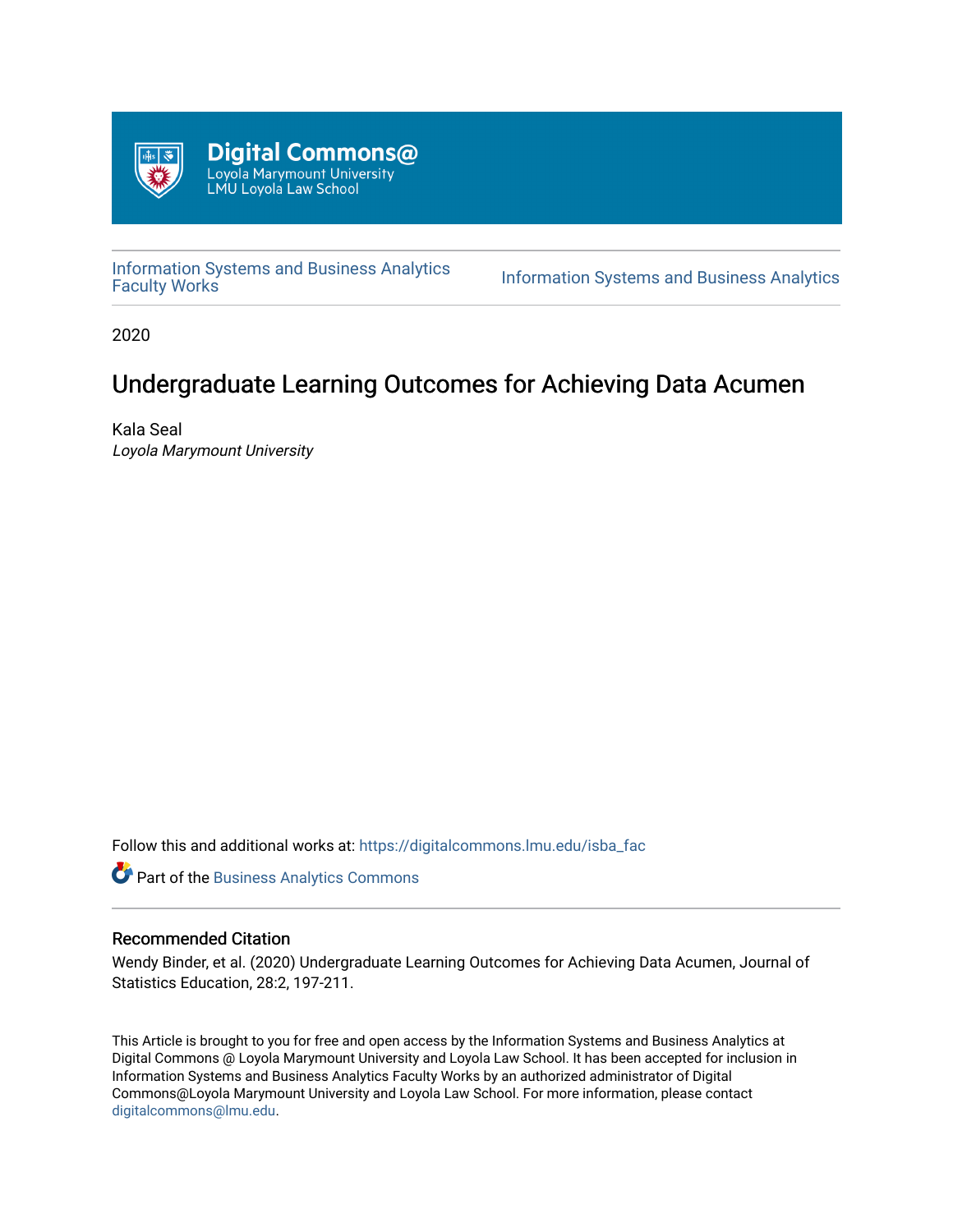### DATA SCIENCE

**a** OPEN ACCESS

Check for updates

Taylor & Francis Taylor & Francis Group

# **Undergraduate Learning Outcomes for Achieving Data Acumen**

Anna Bargagliottiª, Wendy Binder<sup>b</sup>, Lance Blakesleyʿ, Zaki Eusufzaiª, Ben Fitzpatrickª, Maire Fordº, Karen Huchting<sup>f</sup>, Suzanne Larson<sup>a</sup>, Natasha Miric<sup>g</sup>, Robert Rovetti<sup>a</sup>, Kala Seal<sup>h</sup>, and Thomas Zachariah<sup>a</sup>

<sup>a</sup> Department of Mathematics, Loyola Marymount University, Los Angeles, CA; <sup>b</sup> Department of Biology, Loyola Marymount University, Los Angeles, CA; <sup>c</sup>Department of Political Science, Loyola Marymount University, Los Angeles, CA; <sup>d</sup>Department of Economics, Loyola Marymount University, Los Angeles, CA; <sup>e</sup>Department of Psychology, Loyola Marymount University, Los Angeles, CA; <sup>f</sup>School of Education, Loyola Marymount University, Los Angeles, CA; <sup>g</sup>Department of Sociology, Loyola Marymount University, Los Angeles, CA; <sup>h</sup>College of Business Administration, Loyola Marymount University, Los Angeles, CA

#### ABSTRACT

It is imperative to foster data acumen in our university student population in order to respond to an increased attention to statistics in society and in the workforce, as well as to contribute to improved career preparation for students. This article discusses 13 learning outcomes that represent achievement of undergraduate data acumen for university level students across different disciplines.

# **KEYWORDS**

Data science; Statistics; Undergraduate education; Data acumen

### **1. Introduction**

Recently the value of an undergraduate degree has been challenged (Estes 2011), and demands for greater accountability in higher education have emanated from prospective students, their parents, business leaders, and politicians. The economic climate and employment considerations are central to many of these concerns. The percentage of students who report that their decision to go to college has been strongly shaped by a desire to "to get a better job" has increased in recent years, and in 2012, 88% of first-year students reported this factor as very important (Eagan et al. 2014). Colleges and universities have repeatedly been called upon to do a better job in preparing students for careers.

One area that needs to be strengthened in response to the career climate is student preparation in statistics and data science. The Chronicle of Higher Education recently listed the growth of data science programs as a key trend in higher education. However, they also noted that data science programs are being added without careful attention to what a data science curriculum should look like. Moreover, because data and statistics play an important role in all disciplines, undergraduate curricula in statistics and data science may be embedded within different disciplinary contexts. As such, there is a need for a set of comprehensive learning outcomes to help guide data learning across the disciplines. Such learning outcomes will help departments across institutions, administrators, as well as individual faculty to better understand how statistics and data courses across departments fit together to provide a coherent curriculum. Data education entails ensuring that students not only have sound computing, data analysis, and statistical skills, but also have good communication skills and the ability to work as part of a team (Zorn et al. 2014; Holdren and Lander 2012; Davenport and Patil 2012). As noted by Horton and Hardin (2015), "the idea that an undergraduate statistics [major] develops general problem solving skills to use data to make sense of the world is powerful." This is what offerings in colleges and universities in statistics should strive to achieve—nimble computing data problem solvers (Nolan and Temple Lang 2010; Nolan and Temple Lang 2015).

Some data science education recommendation and guidelines already exist in the literature. For example, in 2018, the Two-Year College Data Science Summit published a report outlining recommendations for data science programs at community colleges (Gould et al. 2018). Recommended program outcomes are organized into four categories: computational, statistical, data management and curation, and mathematical. The program outcomes are further partitioned into foundations, thinking, and modeling outcomes (p. 16). Overall the guidelines provide community colleges housing data science programs a set of explicit learning outcomes to organize their programs around. Also in 2018, the National Academies Press put forth the Envisioning the Data Science Discipline: The Undergraduate Perspective Interim Report (National Academies of Sciences et al. 2018b). This report defined the term "data acumen" as the ability to make good judgments and decisions with data. It also notes that data acumen is "not a final state to be reached but rather a skill that data scientists develop and refine over time." (p. 12). To develop data acumen, mathematical foundations, computational thinking, statistical thinking, data management, data description and curation, data modeling, ethical problem solving, communication and reproducibility, and domainspecific considerations are needed (p. 33).

The learning outcomes presented in this article differ from those in these reports in a few ways. A main goal here is

**CONTACT** Anna Bargagliotti *[abargag@gmail.com](mailto:abargag@gmail.com)* Department of Mathematics, Loyola Marymount University, 1 LMU Drive, Los Angeles, CA 90045. © 2020 The Author(s). Published with license by Taylor and Francis Group, LLC.

This is an Open Access article distributed under the terms of the Creative Commons Attribution License [\(http://creativecommons.org/licenses/by/4.0/\)](http://creativecommons.org/licenses/by/4.0/), which permits unrestricted use, distribution, and reproduction in any medium, provided the original work is properly cited. The moral rights of the named author(s) have been asserted.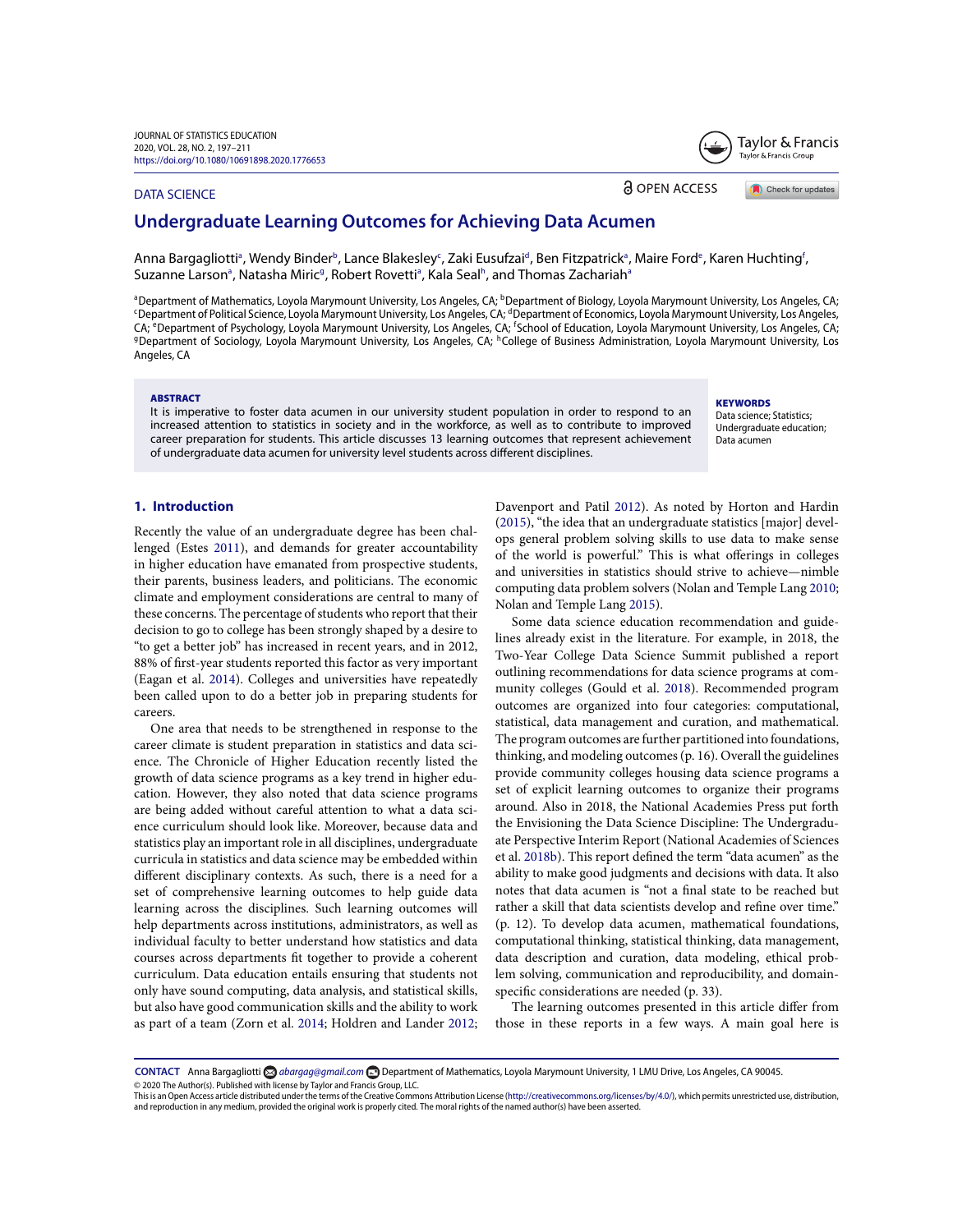#### 198 **A. BARGAGLIOTTI ET AL.**

not to provide statistics and data science guidelines for a specific program dedicated to data science but instead to present outcomes for working toward data acumen *across* university courses and *across* disciplines. Responding to the call in the National Academies report that data science requires participation from all different disciplines understanding that the degree to which different disciplines develop the components of data acumen varies (National Academies of Sciences et al. 2018a), this article presents a cross-disciplinary study that was undertaken to develop baseline learning outcomes for statistical and data learning at a university. A second National Academies report, Data Science for Undergraduates, notes the difficulty in furthering data science education across disciplines through upper division courses due to the varying topics in introductory courses in different disciplines. It also notes a need for crossdisciplinary coordination and collaboration from a wide spectrum of disciplines (p.39). While the Two-Year College report and the first National Academies Report discuss learning outcomes for specific programs in data science, this article outlines a series of common learning outcomes valid across disciplines for working toward data acumen on a university campus.

Following the recommendations of the American Statistical Association put forth in the *Curriculum Guidelines for Undergraduate Programs in Statistics*(ASA, Undergraduate Guidelines Workgroup 2014), this article discusses how statistics and data education bridge many disciplines and how the different disciplinary approaches can be integrated into one set of coherent learning outcomes for undergraduate education in statistics and data education. Overall, to fulfill the growing needs of the workforce, students graduating from college need to be prepared to tackle problems using technology, work with real data, and communicate their ideas.

### **2. Statistics and Data Science Education across Disciplines at Universities**

Universities across the U.S. typically have many different statistics course offerings across campus. Because it is very common to have statistics courses housed in different disciplines (e.g., mathematics, computer science, psychology, economics), the ASA and Mathematical Association of America (MAA) offer guidelines for teaching introductory statistics targeted at nonstatistics departments (ASA/MAA Joint Committee on Undergraduate Statistics 2014). Oftentimes these courses overlap and yet their prerequisite structures do not allow a student to move from a statistics course offered in one department to a more advanced course offered by another department. Departments often rightfully argue that the type of statistical techniques needed are discipline specific and thus necessitate the offering of a course within a specific discipline.

Although specific techniques do vary from discipline to discipline, certain basic themes of working with data should be present in all courses. Three important, fundamental, and particularly timely themes are that students need to (1) employ technology, (2) explore real datasets, and (3) practice communicating statistical ideas and results.

Scholarly articles and recommendations of professional organizations concerning undergraduate preparation in various disciplines, in addition to the ASA sponsored documents already discussed, align with these themes. For example, skills in statistics and the ability to work with data and technology are increasingly recognized as core components of an education in sociology (Wilder 2010). A 2010 report published by the American Psychological Association, recommends that psychology students complete coursework in statistics and research methods as early as possible and that the knowledge and skills gained from these courses be reinforced throughout the curriculum. A national study of undergraduate business education conducted by The Carnegie Foundation for the Advancement of Teaching concluded with recommendations that programs provide a stronger linkage between business, arts, mathematics, and science curricula and that programs promote courses that incorporate complex and ambiguous real-world issues and three essential modes of thinking: Analytical Thinking, Multiple Framing, and Reflective Exploration of Meaning (Colby et al. 2011). Statistics courses that incorporate the statistical thinking process of formulating a question, collecting appropriate data, choosing an appropriate analysis technique, and interpreting results (Franklin et al. 2007) promote these modes of thinking. Teaching statistics as an interrogative process is also stressed in both the GAISE college report (Everson et al. 2016) and the ASA Undergraduate Guidelines Workgroup (2014).

Several important reports have stated the need for students to work with real data. The Committee on the Undergraduate Program in Mathematics Curriculum Guide 2015 (Mathematical Association of American 2015) states "Working mathematicians often face quantitative problems to which analytic methods do not apply. Solutions often require data analysis, complex mathematical models, simulation, and tools from computational science." This report recommends that all mathematical sciences major programs include concepts and methods from data analysis and computing. The Guidelines for Assessment and Instruction in Statistics Education (GAISE) college guidelines also include working with real data as one of the necessary six components of structuring an introductory statistics course (ASA **?**). In addition, the recommendations of the ASA on undergraduate programs in data science include Real Applications and Problem Solving as two of their Background and Guiding Principles. They state programs should "emphasize concepts and approaches for working with complex data and provide experiences in designing studies and analyzing real data (defined as data that have been collected to solve an authentic and relevant problem)" (ASA, Undergraduate Guidelines Workgroup 2014).

As data science has been described as an intersection of statistics with computer science, when considering undergraduate preparation, one must consider how the use of software interplays with statistics. Regardless of the discipline, technological fluency has become a must for success in the workforce. Therefore, university statistics and data science courses must incorporate heavy use of technology and computing.

The material commonly taught in introductory statistics courses often merely focuses on techniques. However, such methods are often "necessary but not sufficient" for modern data science (Hardin et al. 2015; Ridgeway 2016). Instead, an undergraduate education should focus on the unifying themes of working with technology, working with real data, and com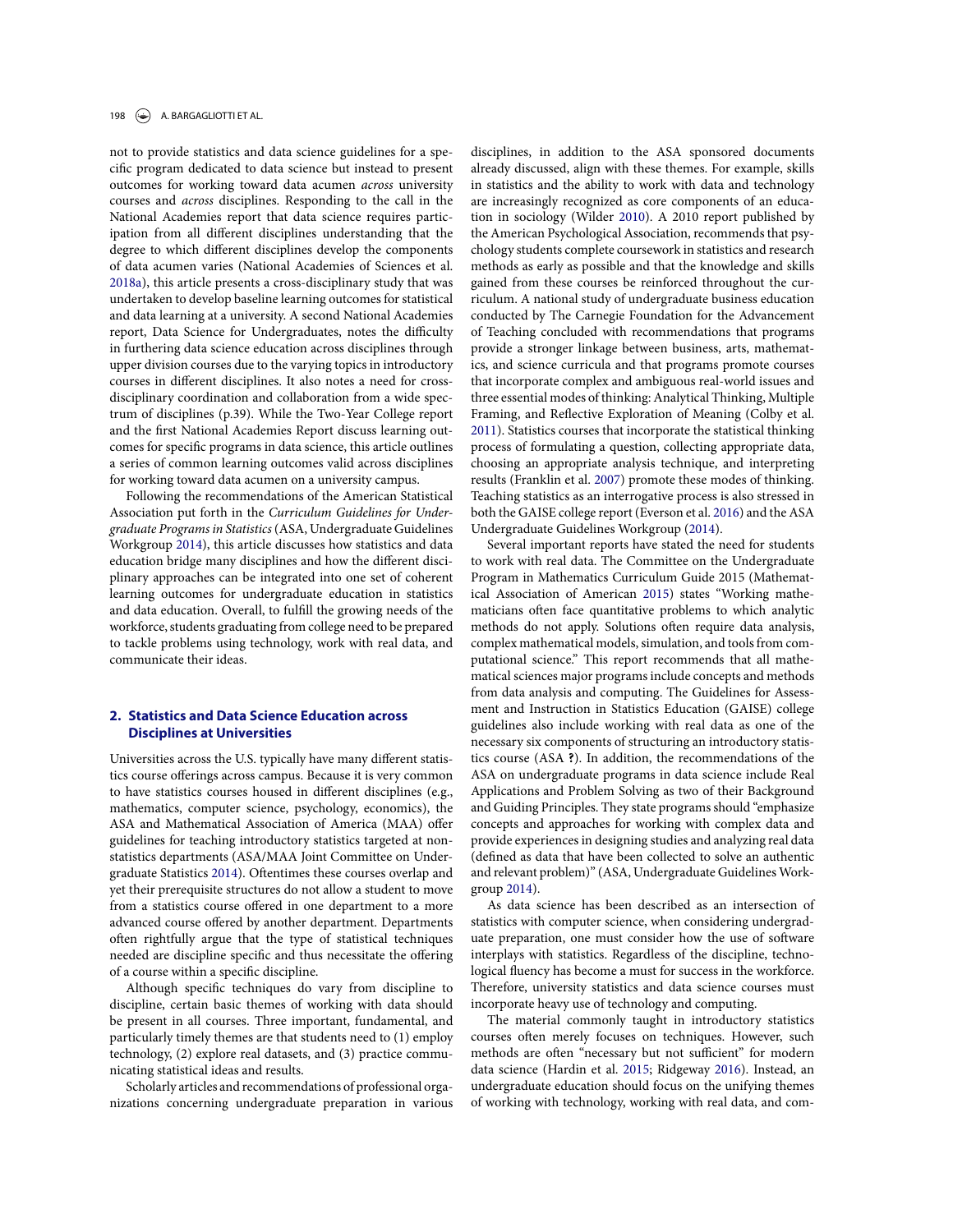municating results for *all* course offerings *across* campuses. Moreover, if a model existed for explicit learning outcome goals of an undergraduate education in statistics and data related courses, then the door may be open to creating a coherent curriculum for students seeking statistics and data education beyond what just their departments offer.

### **3. Undergraduate Data Pathways (UDaP) Study**

The National Science Foundation (NSF)-funded project (NSF Grant No. 1712296), *Undergraduate Data Pathways* (UDaP), focused on understanding differences and similarities of statistics and data related course offerings across different disciplines. The project carried out a rigorous study to develop a set of learning outcomes for statistics and data related courses at the undergraduate level that integrated the data-related goals put forth by several different disciplines. This paper reports on that study and presents a set of learning outcomes (LOs) that work toward data acumen for university level students across different disciplines. If a student meets all of the LOs, the student will have achieved an introductory level of data acumen appropriate to the undergraduate level. The LOs not only reflect cross-disciplinary goals but they also reflect societal needs of data analysis. The study took place at Loyola Marymount University (LMU), a mid-sized comprehensive university in Los Angeles, California. Faculty from eight departments across campus carried out the study.

### **4. Methods**

Five steps were undertaken to better understand the differences and commonalities of statistics and data education across disciplines and subsequently develop a unifying set of learning outcomes for undergraduate statistics and data education.

As a first step, a faculty working group consisting of LMU faculty from mathematics, economics, biology, psychology, sociology, business, and education was formed. While LMU does not have a department dedicated to statistics or data science, the Department of Mathematics, Department of Biology, Department of Engineering, Department of Economics, Department of Political Science, Department of Psychology, Department of Sociology, the School of Business, and the School of Education offer courses related to statistics and data analysis.

The formation of a working group of invested change agents was no easy task. The Associate Dean for Undergraduate Studies urged faculty across departments that had investment in statistics and data analysis to join the group. In addition, members of the research team personally reached out to faculty in other departments to encourage them to join the working group. A total of 10 faculty members were selected for the working group. The working group was centered around understanding the processes and support needed to implement the themes of communication, technology, and real data in statistics courses across the disciplines. Four meetings per semester were conducted over the course of two academic years. The purpose of the working group discussions was to gather qualitative data on how different disciplines articulated the importance of statistics and data analysis and to determine what all of the disciplines had in common.

A second step in the process was to develop and administer a 36 question survey to the working group. The survey asked about software platforms, data sources, types of class assignments offered (e.g., statistics investigations in the form of projects, problem sets), and the types of activities used in the classroom (e.g., students using computers in a lab setting, group work). The survey included questions from the Statistics Teaching Inventory (STI) developed by Zieffler et al. (2012) focusing on teaching practice, assessment practice, technology use, teaching, and assessment beliefs. The goal of the survey was to gather in-depth information about the statistical habits of the working group faculty across disciplines. See Appendix A for the inclusion of the entire survey.

Using the discussions and internal survey results, an initial set of learning outcomes was developed. Each disciplinary representative researched and brought forth any guiding documents that were present from their disciplines related to data education. In addition, each disciplinary representative gathered syllabi and University bulletin course descriptions for all of the courses taught within their discipline. Using a blinded exercise, the working group sorted the course descriptions by similarities—all course names were removed from the descriptions and the working group worked in pair groups to organize the descriptions into groups according to the topics covered within the courses. The names and departments of the courses were then revealed. This exercise was a catalyst for the working group to summarize common themes that were present across courses at the institution. These themes were outlined and noted. Syllabi were then reviewed to pick out how many courses highlight the themes and whether other themes were present that were not touched upon in the course descriptions. The working group members were asked to review the syllabi and then discuss the recurring themes present within and across disciplines. Courses were sorted into basic courses, introductory courses, application courses, and beyond courses. The discussions were guided by two of the PIs of the project (Bargagliotti and Larson). Bargagliotti and Larson guided the group in readings of papers in the literature discussing data acumen and readings of guidelines and reports from the different disciplines. They also presented enrollment data for specific courses at LMU (see Bargagliotti et al. 2020, for presentation of enrollment results) to help provide student context to the discussions. In addition, discussion questions focused on technology use and necessities were posed to the working group at each meeting session. This process led to the formulation by the group of explicit learning outcomes. The process was completed over the course of one year through monthly meetings and email and phone conversations in between the in-person meeting times.

To validate these learning outcomes, a third step in the development process included carrying out a larger-scale survey to the greater community, both academic and nonacademic, to garner thoughts on the necessary learning outcomes for data education at the university level. This survey gathered data on whether respondents agreed, were neutral, or disagreed that a learning outcome was important for achieving undergraduate data acumen at the undergraduate level. More specifically, the survey asked: *For each statement below, please mark whether you agree, disagree, or are neutral that the statement describes a data*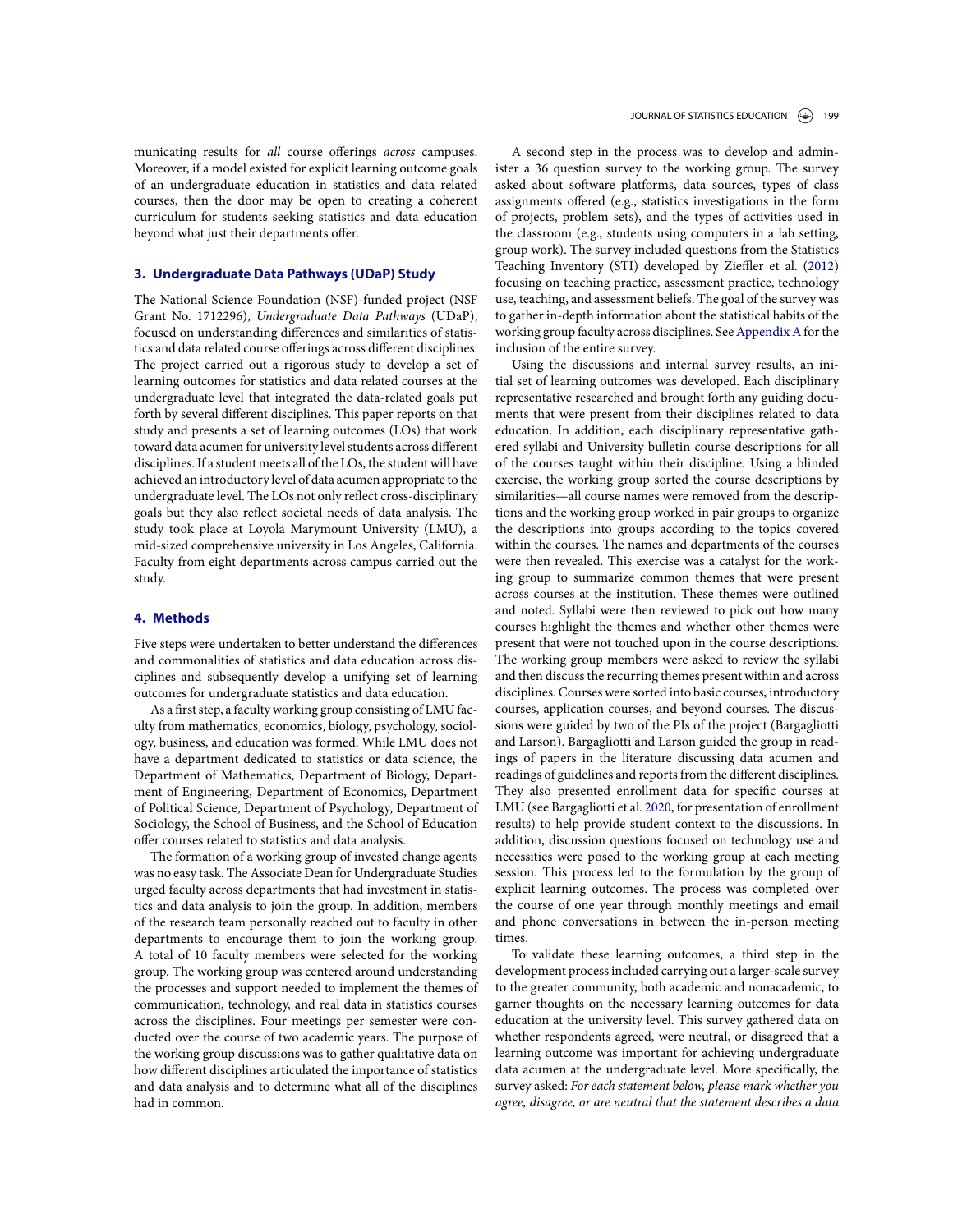#### 200 A. BARGAGLIOTTI ET AL.

*analysis skill that you believe a college graduate in today's society should have.* The full survey is included in Appendix C.

A fourth step carried out by the research team was to review position statements, policy documents, and curriculum guidelines put forth by professional organizations (e.g., ASA, APA, AEA) regarding data education proficiency to understand whether there was common ground between the disciplines.

Based on the information gathered in these four steps, the culminating step of the work was to develop a final set of learning outcomes to represent appropriate data acumen at the undergraduate level across disciplines.

### **5. Findings**

### *5.1. Working Group Survey Findings and Working Group Discussion*

Nine members of the working group completed the internal survey. The survey was administered at the first group meeting before any discussion took place. The purpose of the survey was to gauge satisfaction with the manner in which the teaching and learning of statistics and data related topics was approached at the University as well as to gather baseline data on the typical statistical and data analytical processes used across disciplines. These data would then serve for a starting point of conversation to develop a set of learning outcomes for data education that would bridge the disciplines.

Of the nine respondents, only one reported they were happy with the course offerings and curriculum related to data, four responded they were somewhat happy, three were unable to judge, and one said they were not happy. Two main issues were identified as those keeping faculty from being satisfied or being able to change the course offerings and curriculum to their liking. The identified issues were the general feeling that the institution did not support current statistical needs - specifically with providing access to technology or materials needed to teach statistics and data analysis properly as well as the institution not providing enough faculty lines to cover the growing needs.

Respondents were asked what they would like to change about the course offerings and curriculum related to statistics if they had all of the resources needed. The responses were:

- Our students can take basic stats and they can take more advanced Biostats, though it isn't taught very frequently (once every 2 years). More gradations might be good, as well as more frequency. Also the class is co-taught with Bio and Math faculty, which is great.
- I am most familiar with the statistics requirement in the psychology dept and less aware of the offerings elsewhere. I know that in the psych dept in the past we didn't have enough people to cover stats and often relied on visiting professors or adjunct professors. This is changing now though. I will also say that it is difficult to get access to lab classrooms with computers for all of the stats sections that we offer.
- [The] math department has some solid courses, but it would be nice to have at least one advanced data science class.
- More computational statistics required [of students in order to graduate]
- I believe in the social sciences all students should be required to take an introductory statistics course, an empirical research methods course, and a qualitative methods course.
- Students do not have the ability to further their statistical knowledge past their own department offerings.
- Overlapping topics; no interactions between various departments

Several themes were present in the responses and these themes continued to emerge throughout subsequent discussions. These themes included: a general siloed approach to data education curriculum across departments, frustration over a lack of advanced courses, and a lack of understanding of what is happening in other departments.

Although our group of nine faculty was identified as the primary professors teaching data-related courses in their disciplines, there was repeated evidence that indicated that we had difficulty thinking of statistics past our own departments and across the university as a whole. For example, in multiple instances throughout discussions, the conversations revolved around single departments and single courses. There were many statements such as "in my department, in my course, we..." While this reaction was to be expected, there was extensive effort made to keep the cross-disciplinary goal in mind as the development of learning outcomes progressed. This cross-disciplinary focus was thus identified as a main take-away for the working group as we strove to make adjustments over the course of the next year.

Subsequent working group meetings consisted of discussions and group exercises that took a closer look at the University course descriptions of all courses offered at the University related to statistics and data analysis. A total of 29 courses offered at LMU were identified by the working group that spanned 11 different departments (see Table 1 for the list of courses, see Appendix B for brief descriptions of each course). The courses being offered cover a total of 11 different departments and therefore have a wide reach across the University. As shown in the Table 3, The College of Liberal Arts offers 12 courses related to data; the College of Science and Engineering offers 12, the College of Business Administration offers 4, and the School of Education offers 1 course. Of the 29 courses offered, 9 are lower division (shown in light gray) courses and 20 are upper division courses (shown in dark gray). Of these upper division courses, five were special reading courses offered in small settings.

Using the courses, the working group participated in an exercise where the course descriptions of all of the 29 courses were placed on  $3\times 5$  cards but without course names and titles. Each group member paired up with another member, with no pair coming from the same department. Each pair had to sort the cards by similarity of course content as well as difficulty. All pairs agreed that there appeared to be several basic and introductory statistics courses being taught across the University that had similar content. In addition, two other course types were identi fied – a research methods type course (where statistical methods were applied) and an advanced level course. The introductory courses could be further distinguished by those courses that covered regression and/or ANOVA versus those that did not.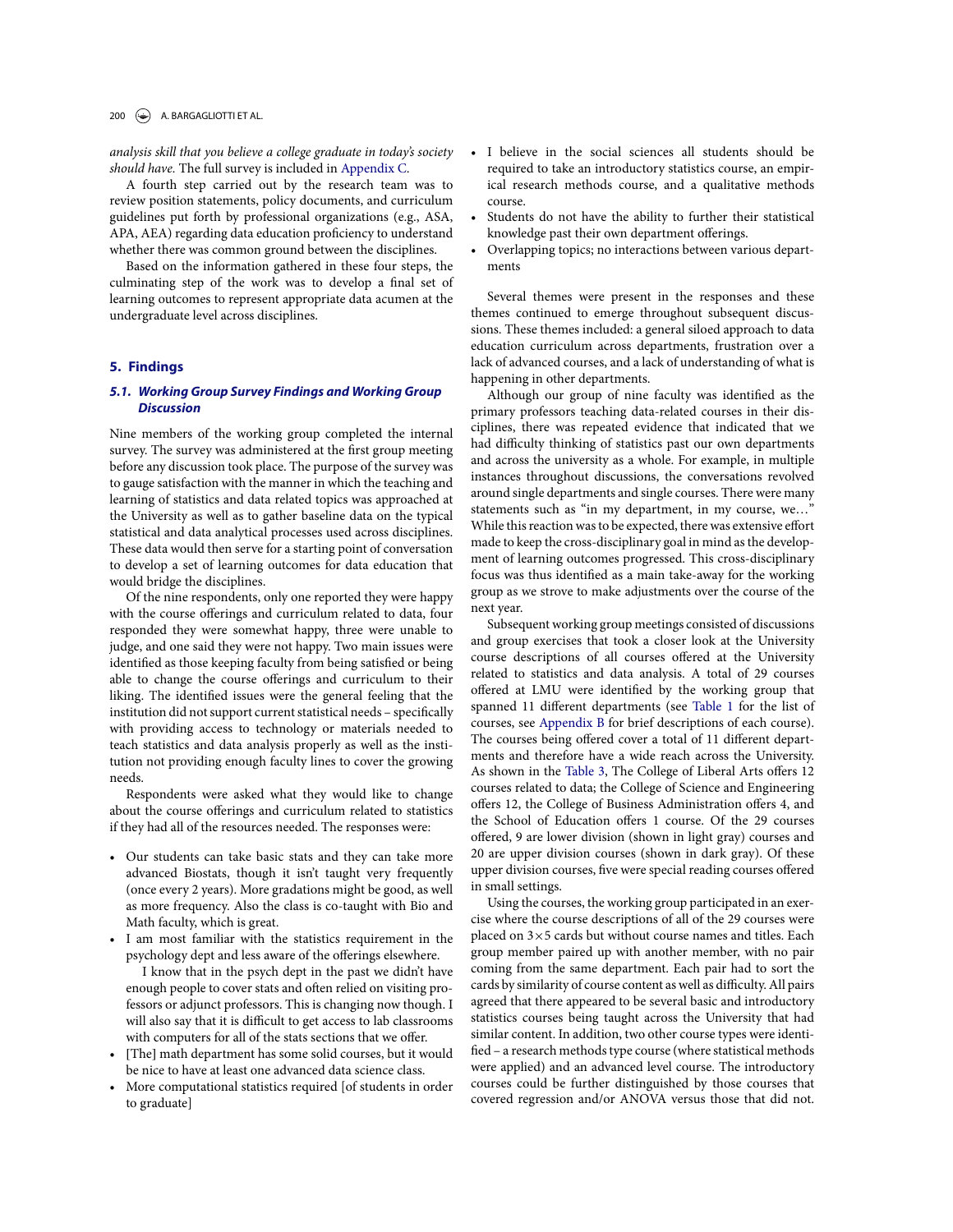| Bellarmine College of Liberal Arts (BCLA) |                                           |                                           |                                                                 |  |  |  |
|-------------------------------------------|-------------------------------------------|-------------------------------------------|-----------------------------------------------------------------|--|--|--|
| Department                                | Course number                             | Course title                              | Number and type of prerequisites                                |  |  |  |
| <b>AFAM</b>                               | 208/2243                                  | Africn Amercn Stud Rsrch Mthds            | $\Omega$                                                        |  |  |  |
| <b>ECON</b>                               | 230/2300                                  | <b>Introductory Statistics</b>            | 1 (calculus)                                                    |  |  |  |
| <b>ECON</b>                               | 235/2350                                  | <b>Accel Intro Statistics</b>             | $\Omega$                                                        |  |  |  |
| <b>ECON</b>                               | 330/3300                                  | <b>Econometrics</b>                       | 3 (calculus, intro stats, econ)                                 |  |  |  |
| <b>ECON</b>                               | 532/5320                                  | <b>Advanced Econometrics</b>              | 1 (linear algebra)                                              |  |  |  |
| <b>POLS</b>                               | 2100                                      | <b>Empirical Approaches</b>               | 1 (political science)                                           |  |  |  |
| <b>POLS</b>                               | 4100                                      | <b>Advanced Empirical Methods</b>         | 2 (political sci, empirical appr.)                              |  |  |  |
| <b>POLS</b>                               | 440/4250                                  | <b>Public Policy Analysis</b>             | n                                                               |  |  |  |
| <b>PSYC</b>                               | 241/243/2001                              | <b>Statistical Methods for Psych</b>      | 1 (gen psych)                                                   |  |  |  |
| <b>PSYC</b>                               | 261/2002                                  | <b>Research Methods</b>                   | 2 (gen psych, stats for psych)                                  |  |  |  |
| <b>PSYC</b>                               | 4045                                      | <b>Advanced Research Methods</b>          | 4 (gen psych, stats for psych, research mthds, brain /behavior) |  |  |  |
| SOCL                                      | 210/2100                                  | <b>Quantitative Research Methods</b>      | $\Omega$                                                        |  |  |  |
|                                           |                                           | <b>College of Business Administration</b> |                                                                 |  |  |  |
| Department                                | Course number                             | Course title                              | Number and type of prerequisites                                |  |  |  |
| <b>AIMS</b>                               | 3710                                      | <b>Database Management Systems</b>        | 2 (business, info tech in business)                             |  |  |  |
| <b>AIMS</b>                               | 4760                                      | <b>Analytics &amp; Bus Intelligence</b>   | 2 (business, prod ops analysis)                                 |  |  |  |
| <b>AIMS</b>                               | 4798                                      | *SS:Int to Big Data & Data Scnc           |                                                                 |  |  |  |
| <b>BADM</b>                               | 3010                                      | <b>Anlyticl Cncepts/Mthds fr Busn</b>     | $\mathbf{0}$                                                    |  |  |  |
|                                           |                                           | <b>School of Education</b>                |                                                                 |  |  |  |
| Department                                | Course number                             | Course title                              | Number and type of Prerequisites                                |  |  |  |
| <b>EDES</b>                               | 5407                                      | <b>Rsch Mth/Early Chld Assessment</b>     | $\mathbf{0}$                                                    |  |  |  |
|                                           | Seaver College of Science and Engineering |                                           |                                                                 |  |  |  |
| Department                                | Course number                             | Course title                              | Number and type of prerequisites                                |  |  |  |
| <b>BIOL</b>                               | 367                                       | <b>V</b> Biological Databases             | $\mathbf{0}$                                                    |  |  |  |
| <b>BIOL</b>                               | 398                                       | * <b>V</b> SS: Biostatistical Analysis    | $\mathbf{0}$                                                    |  |  |  |
| <b>CMSI</b>                               | 367                                       | <b>V</b> Biological Databases             | $\Omega$                                                        |  |  |  |
| <b>CMSI</b>                               | 485                                       | <b>Artificial Intelligence</b>            | 2 (data structures, algorithms)                                 |  |  |  |
| <b>MATH</b>                               | 104                                       | <b>Elementary Statistics</b>              | $\Omega$                                                        |  |  |  |
| <b>MATH</b>                               | 204                                       | <b>Applied Statistics</b>                 | 1 (calculus)                                                    |  |  |  |
| <b>MATH</b>                               | 360                                       | <b>Intro Probability/Stats</b>            | 1 (integral calculus)                                           |  |  |  |
| <b>MATH</b>                               | 398                                       | * VSS: Biostatistical Analysis            |                                                                 |  |  |  |
| <b>MATH</b>                               | 560                                       | <b>Adv Topics in Prblty &amp; Stats</b>   | 2 (multivar calc, intro prob/stats)                             |  |  |  |
| <b>MATH</b>                               | 598                                       | *SS: Stats & Modeling for Tchrs           |                                                                 |  |  |  |
| <b>MATH</b>                               | 599                                       | <b>Probability &amp; Statistics Lab</b>   | $\Omega$                                                        |  |  |  |
| <b>MECH</b>                               | 598                                       | *SS: Statisticl Dsng of Exprmnt           | $\Omega$                                                        |  |  |  |

**Table 1.** List of statistics and data-related courses at LMU.

Source. Data retrieved from LMU Registrar's Office, Upper Division in Dark Gray, Lower Division in light Gray, \*Special Topics,  $\blacktriangledown$ Co-Taught. AFAM = African American Studies, ECON = Economics, POLS = Political Science, PSYC = Psychology, SOCL = Sociology, AIMS = Applied Information Management Systems,<br>EDES = Education, BIOL = Biology, CSMI = Computer Science, MA Some courses listed in the table have multiple course numbers due to cross-listings or changing courses numbers during the study period.

**Table 2.** Course-level types.

Table 2 shows the established descriptions for the different types of courses found.

Examples of Basic Introductory courses were MATH 104, a non-calculus based introductory statistics course aimed at general education requirements. In contrast, MATH 204 was considered to be a Basic Introductory Statistics + Regression/ANOVA course. Similarly, SOCL 2100 and PSYC 2001 were also in this category of courses. Beyond Basic courses were defined by the inclusion of topics that are past basic inference and linear regression. For example, Biological Databases and PSYC 2002 both go beyond the introductory courses by including topics specific to data in biology and database structures and research methods in psychology. Special Topics courses included Machine Learning and Deep Learning as well as courses like Econometrics.

The classification exercise led to an attempt by the working group to create a set of interchangeable courses – interchangeable intro level statistics courses, interchangeable research

| Course type                                         | Description                                                                                                                                    |
|-----------------------------------------------------|------------------------------------------------------------------------------------------------------------------------------------------------|
| <b>Basic Introductory Statistics</b>                | Basic introductory courses that cover descriptive<br>statistics, distributions, and some inferential<br>statistics                             |
| Basic Introductory Statistics +<br>Regression/ANOVA | Basic introductory courses that cover descriptive<br>statistics, distributions, inferential statistics,<br>and regression/ANOVA                |
| Beyond Basic                                        | Second course beyond level 1 course. Level two<br>courses cover statistical content past basic<br>inferential statistics and linear regression |
| Application                                         | Application courses where students use their<br>level 1 and/or level 2 skills in an applied<br>setting                                         |
| <b>Special Topics</b>                               | Special topics courses that are meant for deeper<br>understanding of statistics                                                                |
|                                                     |                                                                                                                                                |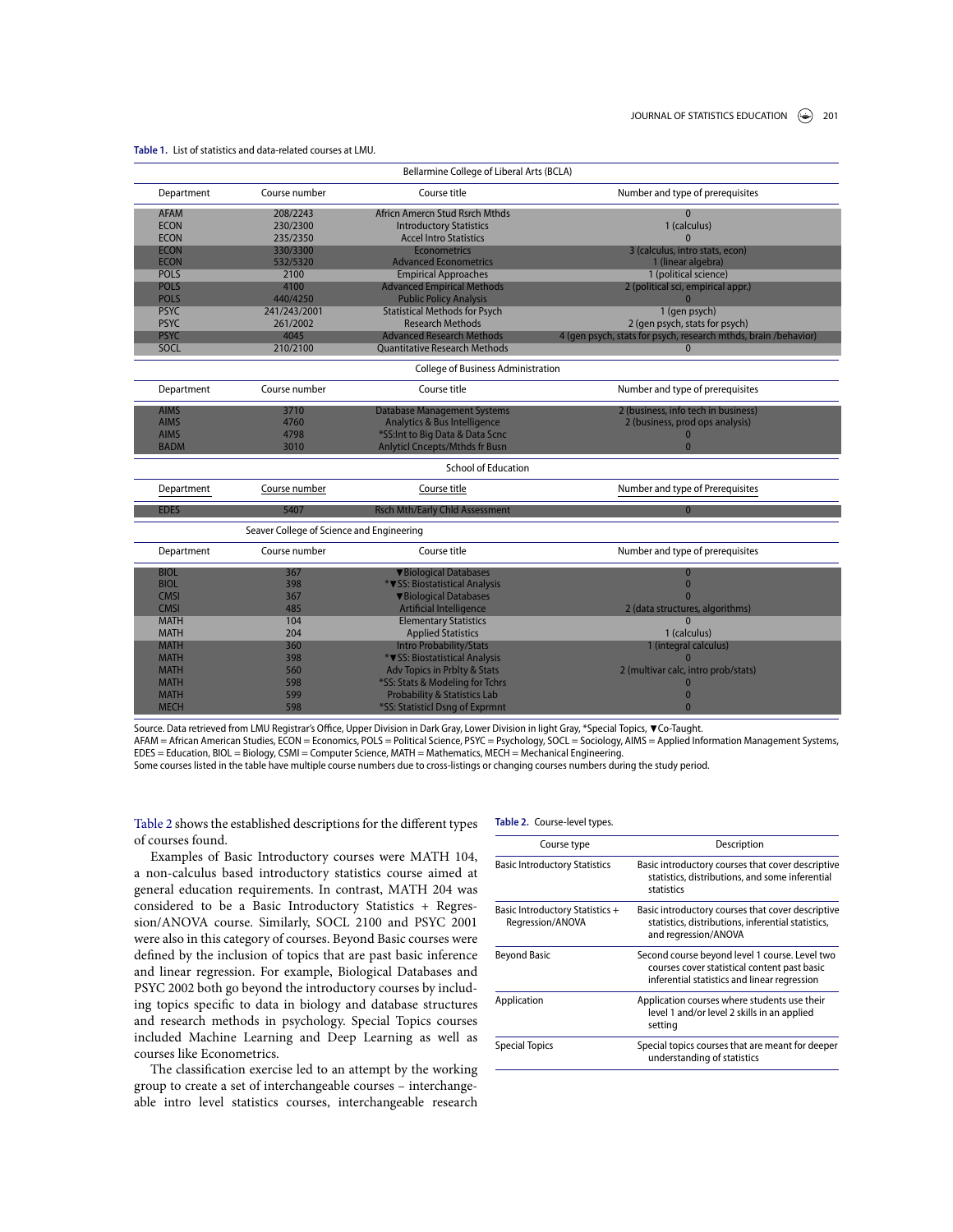#### 202  $\left(\rightarrow\right)$  A. BARGAGLIOTTI ET AL.

**Table 3.** Proposed Undergraduate Data Pathways (UDaP) learning outcomes.

| 1. Student should be able to formulate questions about univariate data, collect univariate data/consider univariate data, analyze univariate data, and interpret results |
|--------------------------------------------------------------------------------------------------------------------------------------------------------------------------|
| 2. Student should be able to understand, calculate and interpret descriptive measures for quantitative and categorical variables to describe characteristics of the data |
| 3. Students should be able to create and interpret basic data visualizations for quantitative and categorical variables                                                  |
| 4. Students should be able to understand, carry out and interpret basic inferential procedures for one or two samples.                                                   |
| 5. Students should be able to understand, carry out and interpret statistical procedures for predicting future data (predictive inference)                               |
| 6. Students should carry out and communicate results from an extensive data-driven project that is related to a real-life problem (extensive means that the project      |
| takes more than two weeks to complete and is worth at least 25% of the final grade)                                                                                      |
| 7. Students should be able to communicate their analyses and the interpretations of their results in a manner that is appropriate to their discipline in the context of  |
| the data                                                                                                                                                                 |
| 8. Students should be able to select appropriate methods for data analysis and explain limitations of their analyses and interpretations                                 |
| 9. Student should be able to formulate questions about multivariate data, collect multivariate data/consider multivariate data, analyzing multivariate data, and         |
| interpret results                                                                                                                                                        |

10. Student should be able to use current statistical software, or statistical packages appropriate to the discipline and context beyond basic Excel or a calculator 11. Student should be able to write a program (using a programing language) to analyze data

12. Students should study at least one type of advanced data-analytic methods such as (not limited to) generalized linear models, Bayesian analysis, advanced probability theory and stochastic processes, non-linear models, machine learning, advanced study-design, big data analysis, econometrics, or statistical computing

methods courses, and interchangeable advanced courses. For example, if two courses within a group were deemed interchangeable, then those courses would fulfill the same requirements. The idea of creating some type of interchangeability course map was grounded in the belief that students might then be provided more ways to reach advanced content. It was also at this third meeting that the working group determined that a set of learning outcomes for a complete data pathway explicitly needed to be defined. All meetings that followed focused solely on the purpose of determining these learning outcomes.

To guide the creation of the learning outcomes, further analyses were done on the survey discussed above in order to identify the types of statistical techniques that were frequently used in each discipline. The results-were categorized into five groups:

- Descriptive statistics
- Visualization
- **Inferential**
- **Predictive**
- Application

Based on these results, the working group defined a set of 12 learning outcomes with the idea that certain learning outcomes might be developed within a category of interchangeable courses. Table 3 presents the initial 12 learning outcomes put forth by the working group.

The learning outcomes highlighted in yellow describe the Descriptive bullet, the blue describes the Visualization, the purple describes Inferential, and the green describes Predictive. Several outcomes, highlighted in orange, focused on Application. The remaining outcomes characterized data processes. Using these 12 learning outcomes as a guide, an external community survey was administered.

#### *5.2. Community Survey*

To validate the 12 learning outcomes, a community survey was administered online. The goal of this survey was to assess whether peers at other universities and in industry would also view this set of outcomes to adequately represent the skills that a university graduate should have today. The online survey was sent out by members of the working group to peers and **Table 4.** Distribution of background of survey respondents.

| Background of survey participants          | Frequency | Relative frequency |
|--------------------------------------------|-----------|--------------------|
| College/University Administrator           | 9         | 0.03               |
| College/University Faculty                 | 235       | 0.82               |
| Government Scientist/Researcher/Consultant | 9         | 0.03               |
| Industry Scientist/Researcher/Consultant   | 18        | 0.06               |
| Other (please specify on next question)    | 14        | 0.05               |

**Table 5.** Distribution of disciplines of survey respondents.

| Discipline               | Number of people who took survey |
|--------------------------|----------------------------------|
| <b>Statistics</b>        | 133                              |
| <b>Mathematics</b>       | 44                               |
| Psychology               | 25                               |
| <b>Business</b>          | 22                               |
| Other                    | 14                               |
| Education                | 9                                |
| Biology                  | 8                                |
| Sociology                | 8                                |
| Economics                | 7                                |
| Data Science             | 7                                |
| <b>Computer Science</b>  | 3                                |
| Chemistry                | $\overline{2}$                   |
| Physics                  |                                  |
| <b>Political Science</b> | 1                                |

to listserves for several disciplines (specifically sent out by the American Statistical Association and CAUSEWeb). It was also posted on several listserve forums (e.g., isostat). A total of 367 people opened the survey and 287 people completed the survey within the allotted time frame of one week. Table 4 shows the distributions of backgrounds of people who completed the survey. The survey was largely dominated by College and University Faculty with 82% of the total respondents. Industry scientists, researchers or consultants made up the next largest category at approximately 6% of the respondents.

A total of 14 disciplinary backgrounds were represented in the respondents as noted in Table 5. Statisticians were the largest group of respondents, with mathematicians and psychologists being the second and third largest.

Because the American Statistical Association (ASA) helped in the distribution of the survey, it was expected that statistics would have a large response rate. The working group team all sent out to their personal contacts, however, due to feasibility, the only large organization to actively post and distribute the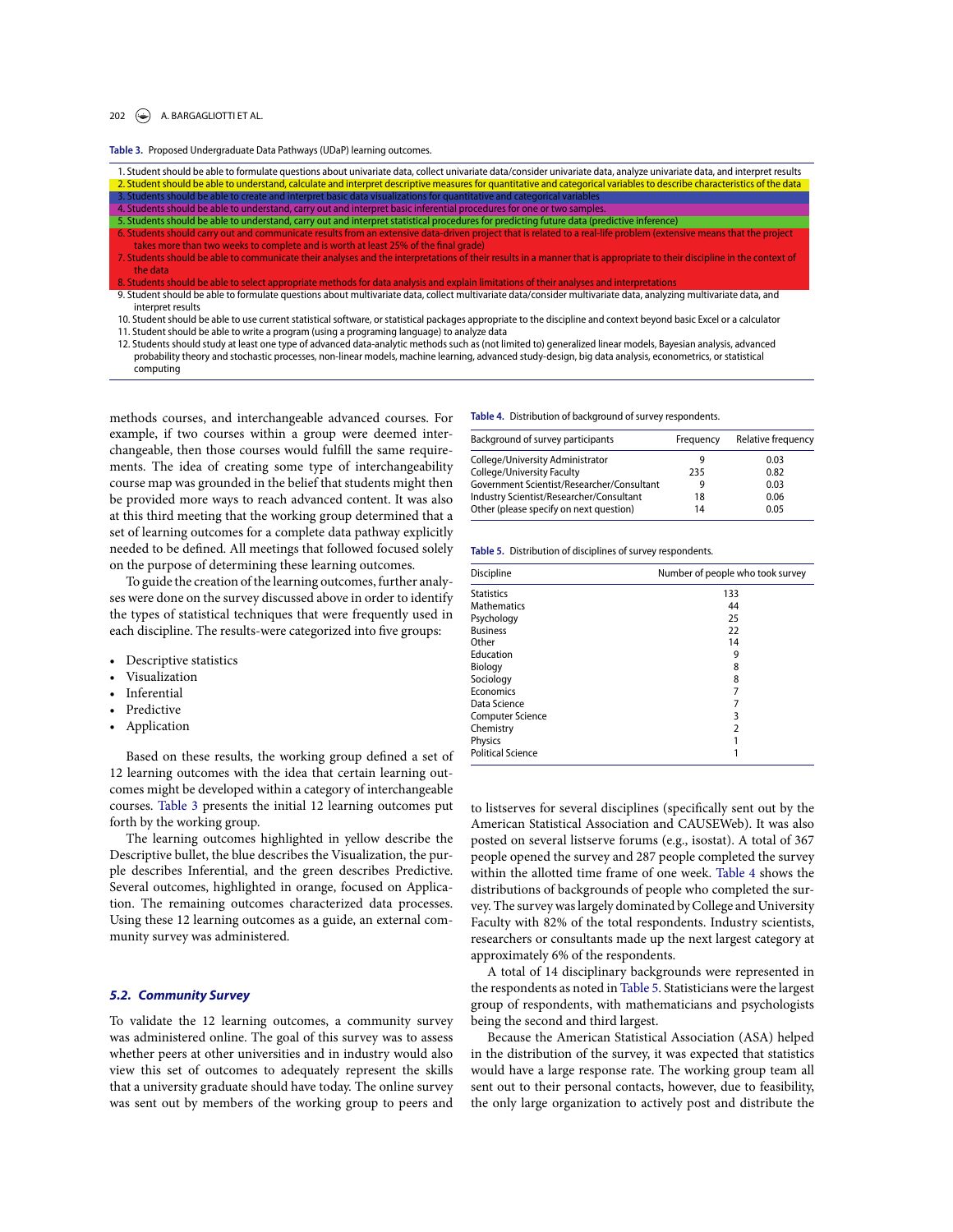#### **Table 6.** Percentages of agree, neutral, and disagreements.

| LO Summary                   | LO# | Agree (%) | Neutral (%) | Disagree (%) |
|------------------------------|-----|-----------|-------------|--------------|
| Univariate data              |     | 91        | 6.6         | 2.4          |
| <b>Descriptives</b>          | 2   | 93.7      | 5.2         | 1.0          |
| <b>Visualizations/Graphs</b> | 3   | 94.8      | 1.4         | 3.8          |
| Inferential procedures       | 4   | 73.2      | 22.3        | 4.5          |
| Predictive                   | 5   | 54        | 34.1        | 11.8         |
| Project                      | 6   | 47.7      | 16.7        | 35.5         |
| Communicate in context       |     | 95.8      |             | 3.1          |
| Limitations                  | 8   | 75.3      | 18.4        | 6.2          |
| Multivariate data            | 9   | 45.6      | 37.3        | 16.1         |
| Use software                 | 10  | 57.8      | 27.9        | 14.3         |
| <b>Write program</b>         |     | 21.9      | 31.7        | 46.3         |
| <b>Advanced methods</b>      | 12  | 18.5      | 36.9        | 44.6         |

survey was the ASA. Despite the imbalance in discipline representation of the survey respondents, the responses were still varied.

Table 6 shows the percentage of survey respondents that agreed, were neutral, or disagreed with the statement that the learning outcome was an important skill that a university student must acquire.

Respondents grouped the LOs into roughly three categories. Of the 12 learning outcomes, four seemed especially important, as 90% of respondents agreed that they are important skills that a university student should acquire. These included univariate statistics, descriptive statistics, graphs and visualizations, and communicating in context. Five other learning outcomes had a large majority of respondents stated that they agreed or were neutral. This category included inferential statistics, predictive statistics, discussion of limitations, multivariate statistics, and use of software. Only three learning outcomes had large disagreements with the statements. This third category included having a large project, writing a program to analyze data from scratch, and studying advanced statistical methods.

Based on these data, the working group agreed that a student meeting all 12 learning outcomes would be deemed to have undergraduate data acumen. Due to the disagreements on three learning outcomes, subsequent levels of data acumen were then defined (see Bargagliotti et al. 2020 for a description of the categorizations of levels of acumen).

### *5.3. Policy Documents*

To further validate the learning outcomes, nine curriculum guidelines from various professional organizations were reviewed by the working group. These guidelines specifically discussed students' necessary data acumen skills for a given discipline. The working group identified different disciplines that had position statements or curriculum guidelines that mentioned statistics or data education explicitly. Those disciplines represented in the policy documents were: mathematics, statistics, psychology, economics, sociology, science, engineering and medicine. The policy documents reviewed were:

- American Statistical Association, Curriculum Guidelines for Undergraduate Programs in Statistical Science
- Mathematical Association of American CUPM-MAA's Committee on the Undergraduate Program in Mathematics
- American Statistical Association, Guidelines for Assessment and Instruction in Statistics Education (GAISE) in Statistics Education (GAISE) College Report College Report2016.
- American Psychology Association, APA Guidelines for the Undergraduate Psychology Major
- American Economic Association, Recommended Mathematical Training to Prepare for Graduate School in Economics.
- American Sociological Association, The Sociology Major in the Changing Landscape of Higher Education: Curriculum, Careers, and Online Learning, A Report of the ASA Task Force on Liberal Learning and the Sociology Major
- National Academies of Sciences et al. (2018a), Data Science for Undergraduates: Opportunities and Options.
- National Academies of Sciences et al. (2018b), Envisioning the Data Science Discipline: The Undergraduate Perspective: Interim Report.
- American Statistical Association, The Two-Year College Data Science Summit

Table 7 illustrates that seven of the 12 learning outcomes were discussed in *all* of the policy documents. The remaining learning outcomes were supported by most of the documents.

Interestingly, the policy documents all mentioned a learning outcome that was not included in the hypothesized 12 outcomes. That is:

Students should become critical consumers of statisticallybased results reported in popular media, recognizing whether reported results reasonably follow from the study and analysis conducted.

Due to its inclusion in all of the policy documents from the various disciplines, the working group felt that it should be added to the 12 developed learning outcomes. This LO aligned with growing societal needs of being able to merely ingest the news and participate in the information age. Because it was included in all eight of the policy documents, the project team opted to include it as an explicit LO. A total of 13 LOs were then proposed.

### *5.4. Final Learning Outcomes*

Table 8 presents the final 13 Undergraduate Data Pathways (UDaP) learning outcomes that were established as important for students to meet at the university level currently today. Several edits to the original learning outcomes were undertaken. They were:

- LO6 emphasizes that the project must count for a large portion of the final grade but does not specify an arbitrary percentage
- LO11 articulates that the use of software be used to manipulate, extract information, and carry out statistical analyses from data
- LO12 is rewritten to better reflect the data tasks a student would undertake using a software program

These adjustments were made based on the open comments received in the community survey, feedback from reviewers of this article during the revision process, feedback from audiences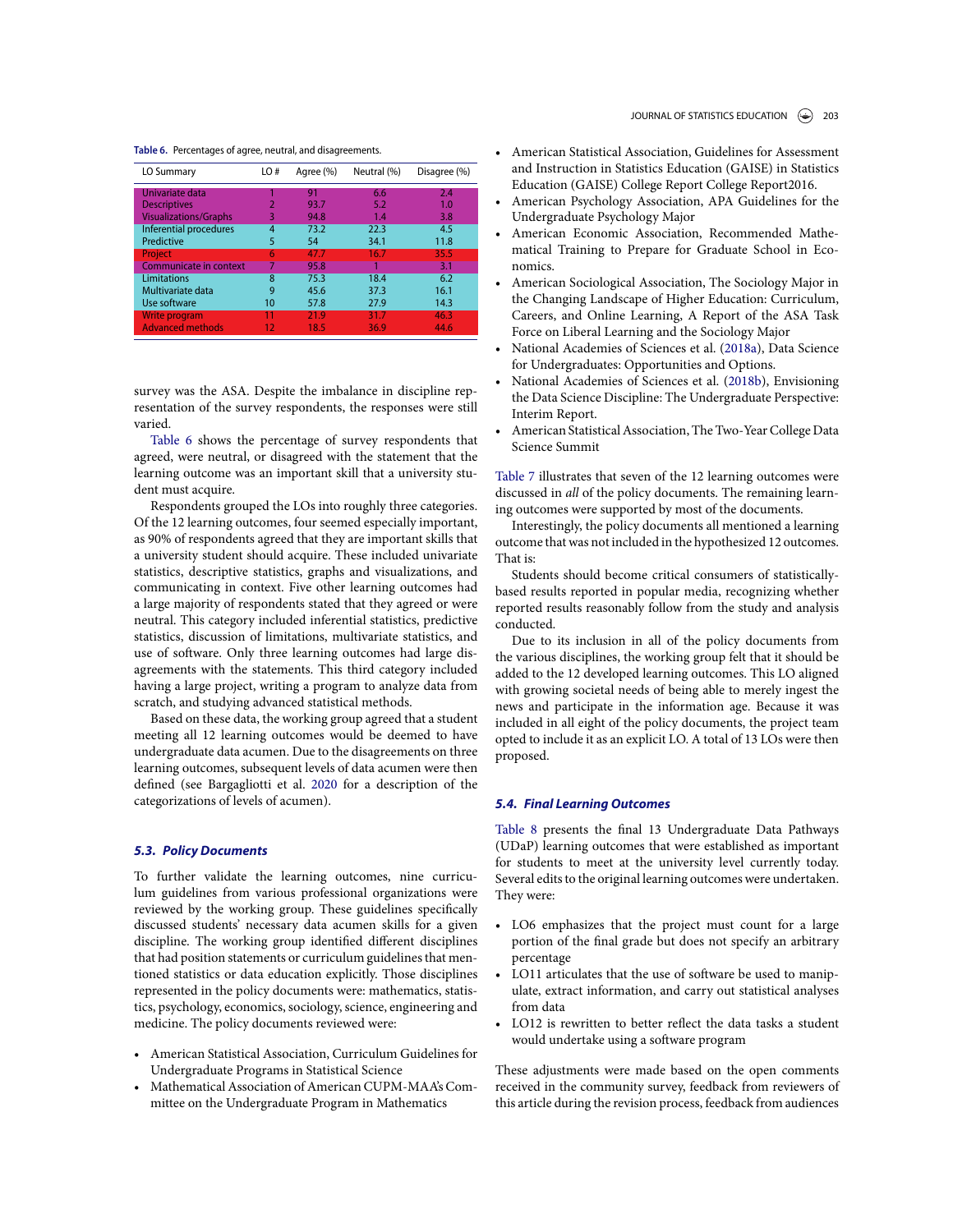#### 204 **A. BARGAGLIOTTI ET AL.**

#### **Table 7.** Policy document alignment with LOs.

|                                       |                        | <b>Learning Outcomes</b> |   |   |           |            |   |   |   |    |                                |    |
|---------------------------------------|------------------------|--------------------------|---|---|-----------|------------|---|---|---|----|--------------------------------|----|
| Subject/Association                   |                        |                          |   | 4 |           | b          |   | 8 | 9 | 10 | 11                             | 12 |
| <b>Statistical Science/ASA</b>        | $\boldsymbol{\lambda}$ | x                        | x | x |           | x          | x | x | x | x  | x                              | x  |
| Math, Applied Math/MAA                | $\boldsymbol{\lambda}$ | x                        | x | x |           | x          | x | x | x | x  | x                              | л. |
| <b>Stat Ed/GAISE</b>                  | л.                     | x                        | x | x | $\lambda$ |            | x | x | x | x  |                                |    |
| Psychology/APA                        | л.                     | x                        | x | x |           | л.         | x |   | v | x  |                                |    |
| <b>Econ/Amer Econ Assoc</b>           |                        | x                        | x | x | x         | x          | x | x | x | x  | x                              | л. |
| Sociology/ASA                         |                        | x                        | x | x |           |            | x | x | x | x  |                                |    |
| Data Science/National Academies 2018a | x                      | x                        | x | x |           | $\check{}$ | x | x | x | x  | л.                             | л. |
| Data Science/National Academies 2018b | x                      | x                        | x | x |           | x          | x | x | x | x  | $\overline{\phantom{a}}$<br>л. |    |
| Data Science/2-Year Colleges          |                        | x                        | x | x |           | x          | X | x | x | X  | $\overline{\phantom{a}}$       |    |

#### **Table 8.** Final UDaP learning outcomes.

|                | <b>Learning Outcomes</b>                                                                                                                                                                                                                                                                                                          |
|----------------|-----------------------------------------------------------------------------------------------------------------------------------------------------------------------------------------------------------------------------------------------------------------------------------------------------------------------------------|
| $\overline{1}$ | Students formulate and/or address questions about univariate data, collect/consider univariate data, analyze univariate data, and interpret results                                                                                                                                                                               |
| 2              | Students understand, calculate, and interpret descriptive measures for quantitative and/or categorical variables to describe characteristics of the data                                                                                                                                                                          |
| 3              | Students create and interpret basic data visualizations for quantitative and categorical variables                                                                                                                                                                                                                                |
| 4              | Students understand, carry out, and interpret basic inferential statistical procedures for one or two samples                                                                                                                                                                                                                     |
| 5              | Students understand, carry out, and interpret results from estimating statistical models for bivariate data (e.g., linear regression, interpolation, extrapolation,<br>predictive inference)                                                                                                                                      |
| 6              | Students carry out and communicate results from extensive data-driven project(s) related to a real-life problem (Extensive means that a single project takes<br>more than two weeks to complete or a series of projects take more than two weeks to complete and are worth a large percentage of the final grade.)                |
| 7              | Students communicate their analyses and the interpretations of their results in a manner that is appropriate to their discipline in the context of the data (e.g.,<br>communication could be emphasized with presentations, oral explanations of results, oral/written answers for in-class work, written explanation of results) |
| 8              | Students understand the implications of study design, can select appropriate statistical methods for data analysis, and can explain limitations of their analyses<br>and interpretations                                                                                                                                          |
| 9              | Students become critical consumers of statistically-based results reported in popular media, recognizing whether reported results reasonably follow from the<br>study and analysis conducted                                                                                                                                      |
| 10             | Students formulate and/or address questions about multivariate data, collect/consider multivariate data, analyze multivariate data, and interpret results                                                                                                                                                                         |
| 11             | Students use current statistical software or statistical packages that are appropriate to the discipline and context beyond basic Excel or a calculator to<br>manipulate data, extract information from data, and carry out statistical analyses with data                                                                        |
| 12             | Students write a program (using a programing language) to manage and curate data by finding, manipulating, analyzing data or extracting information from<br>the data                                                                                                                                                              |
| 13             | Students study at least one type of advanced data-analytic methods such as (but not limited to): generalized linear models, Bayesian analysis, advanced<br>probability theory and stochastic processes, non-linear models, machine learning, advanced study-design, big data analysis, econometrics, or statistical<br>computing  |

when the paper was presented in three different settings, discussions among the PIs on how to incorporate the comments, and approval from the working group members in writing the final LOs. Students meeting these 13 learning outcomes are deemed to have undergraduate data acumen.

The UDaP learning outcomes span both content and process. The important themes of using real data, communication with data, and technology are well-represented within the learning outcomes as well. These outcomes are meant to be broad and cross-disciplinary so they can serve as benchmarks *across all* disciplines offering statistics and data education courses on a university campus. These learning outcomes stemmed from two-years of discussions within the working group as well as the review of the policy documents and the community survey.

### **6. Discussion and Future Research**

While there has been a large increase in data science and statistics majors and minors across the US over the past several years (Pierson 2018), explicit learning outcomes to govern such programs are relatively new (see Gould et al., 2018; National Academies of Sciences et al. 2018a and 2018b). Furthermore, while there is consensus that data education reaches across disciplines the wide reach and wide importance of data across disciplines makes it difficult to put forth coordinated efforts

for student learning. In the cross-disciplinary context across departments and disciplines, no set of coordinated learning outcomes exist as a bridge to data education. There is an important need to acknowledge that data education is not taught solely in statistics, computer science departments, or within a single data science program but instead working with data is present in most disciplines and is often intertwined with disciplinary content. Therefore, although guidelines exist that specify recommendations on how to teach statistics courses (GAISE, ?) and guide data science specific programs (Gould et al., 2018; National Academies of Sciences et al. 2018a, 2018b), these guidelines are not designed to bridge the interdisciplinary context.

Several challenges emerge as data education is conceptualized across disciplines. Perhaps a first step in advancing this conceptualization is an agreement of some basic content and process outcomes that students should acquire. The implementation of such outcomes necessitates departmental agreements and a concerted effort to create opportunities for students to advance their data acumen despite potential departmental limited offerings.

To develop goals for data education at the undergraduate level, the UDaP project explicitly considered the cross disciplinary nature of coursework related to data as well as the overall learning goals for students driven by current workforce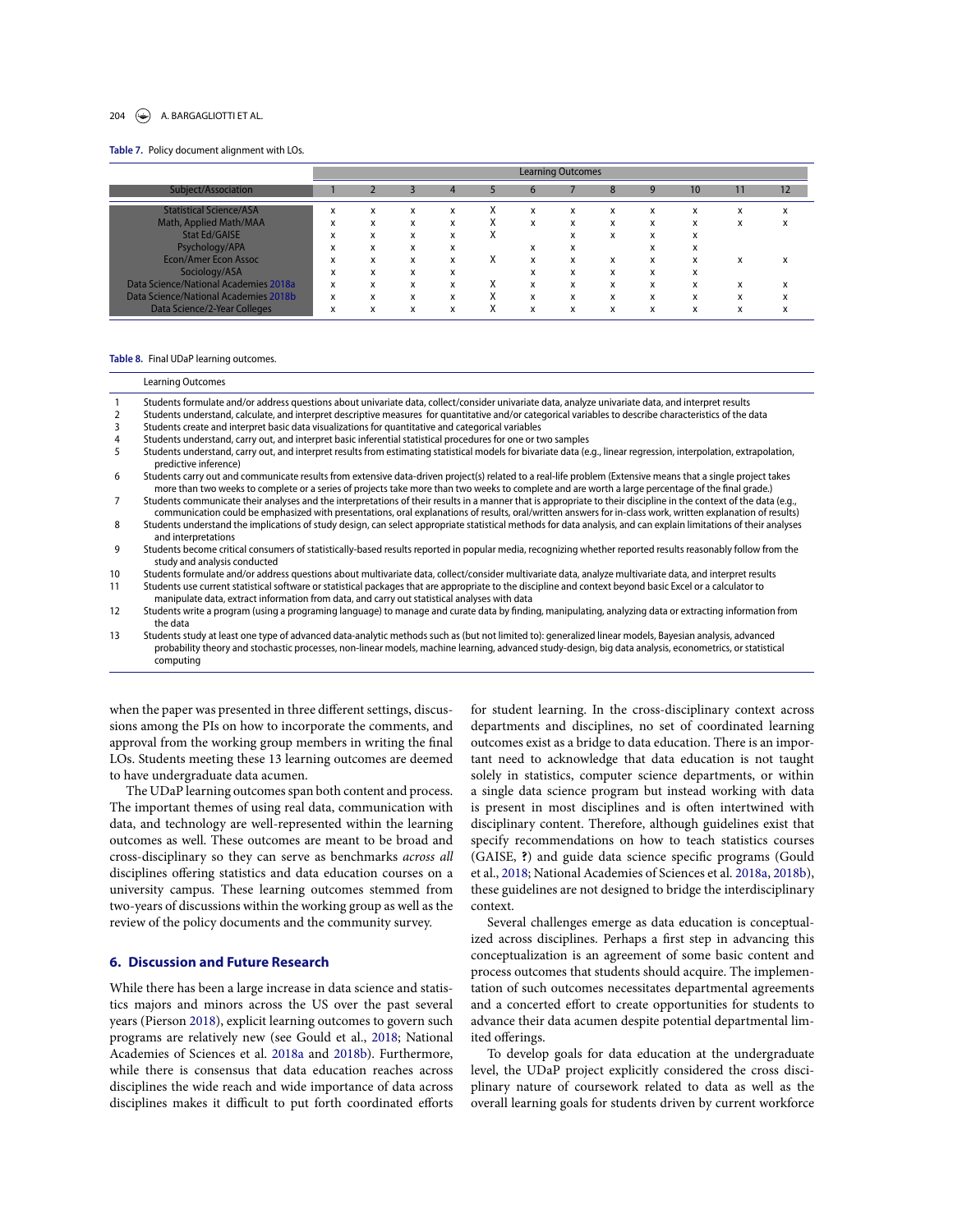and societal needs. As society pushes toward being more datadriven, it is important to understand and characterize what education should be doing as a response. Moreover, crossdisciplinary demands are more and more emerging in society with data being embedded in policy and discussions across all subjects. As such, how we conceptualize data acumen at the undergraduate level must be flexible enough to bridge many contexts and students with diverse academic backgrounds. This is different than the way the literature has conceptualized data science as being a three circle Venn diagram with computer science, statistics, and context; instead undergraduate data acumen aims to be flexible and broad to span disciplines. In other words, a sociology major must have the opportunity to gain data acumen just as much as a computer science major.

The UDaP learning outcomes presented in this paper can be used by colleges and universities that plan to assess their capacity across disciplines to produce undergraduates with data acumen by matching existing course offerings with the learning outcomes presented here. This could provide insight about the accessibility, quantity, and difficulty of existing pathways to achieving data acumen and guide the resource-efficient development of new pathways using cross-disciplinary badges, concentrations, minors, or majors. The UDaP learning outcomes can form a basis for ongoing assessment of data-related concentrations, minors, or majors. Moreover, they could form a basis for assessment of the role of co-curricular learning through internships, campus jobs, etc., toward students earning badges around data acumen. Universities with specific statistics departments or data science programs can lead such efforts by ensuring that their offerings can meet the learning outcomes without many prerequisite costs to students. Efforts for general data education courses (much like writing requirements) required by all students at a university could fulfill such a need.

Through a rigorous process, UDaP developed a set of 13 learning outcomes for undergraduate data acumen at the university level. The learning outcomes focused around three important themes of working with real data, communicating data driven results, and working with technology. Of the developed learning outcomes, five focus on process and communication while eight focus specifically on content. This breakdown reflects the changing needs of statistics education today.

This paper offers the important initial step in finding common ground across disciplines. The creation of a working group of "change agents" from different disciplines on a university campus that are invested in furthering data acumen in students has been an invaluable asset to the project. Next steps for research could include the design of assessments and curriculum that could bridge disciplinary contexts as well as the development of curriculum and projects that foster collaboration among students and embody the learning outcomes (e.g., *<https://ww2.amstat.org/education/datafest/>*, *[https://www.](https://www.causeweb.org/usproc/) [causeweb.org/usproc/](https://www.causeweb.org/usproc/)*).

The authors hope that this study will persuade readers to consider doing something similar on their own campuses. The manuscript provides an example of how to have crossdisciplinary discussions which can be invaluable to creating opportunities for students to achieve data acumen.

## **Appendix A**

### *A.1. Internal Working Group Faculty Survey*

Welcome to Project Undergraduate Data Pathways (UDaP). As an initial step in our research, we would like to gather some feedback about your opinions and thoughts about data analysis and statistics at LMU and beyond. We greatly appreciate you taking the time to answer the questions below. This survey should take approximately 10 minutes to complete.

#### *A.2. Background Information*

- 1. Please enter your name:
- 2. What is your home department?

Business Educational Psychology/Educational Statistics Mathematics Mathematics Education Psychology Economics Biology Sociology Other, please specify:

- 3. Please classify your position:
	- a. Adjunct Faculty/Instructor (part time)
	- b. Adjunct Faculty/Instructor (full time)
	- c. Faculty (tenure track)
	- d. Faculty (tenured)
	- e. Other, please specify:
- 4. How many years have you been teaching statistics or data analysis courses at LMU or somewhere else? Please specify how many years at LMU and how many years at other places.
- 5. What courses do you teach related to statistics/data analysis at LMU? List the name of the course and the course number.
- Please rate the frequency with which you analyze data outside of your coursework in statistics (e.g., research, consulting, etc.)
	- a. On a daily basis
	- b. On a weekly basis
	- c. On a monthly basis
	- d. Once per semester
	- e. Once per year
	- f. Less than once per year but occasionally
	- g. Never
- 7. Select all the types of data analyses you perform outside of your coursework (e.g., research, consulting)
	- a. Descriptive
	- b. Confidence intervals
	- c. T-tests
	- d. ANOVA
	- e. Non-parametric tests
	- f. Regression
	- g. Linear models
	- h. Visualization
	- i. Parameter estimation
	- j. Factor analysis
	- k. SVD
	- l. PCA
	- m.Non-linear regression
	- n. Generalized linear models
	- o. Logistic regression
	- p. Classification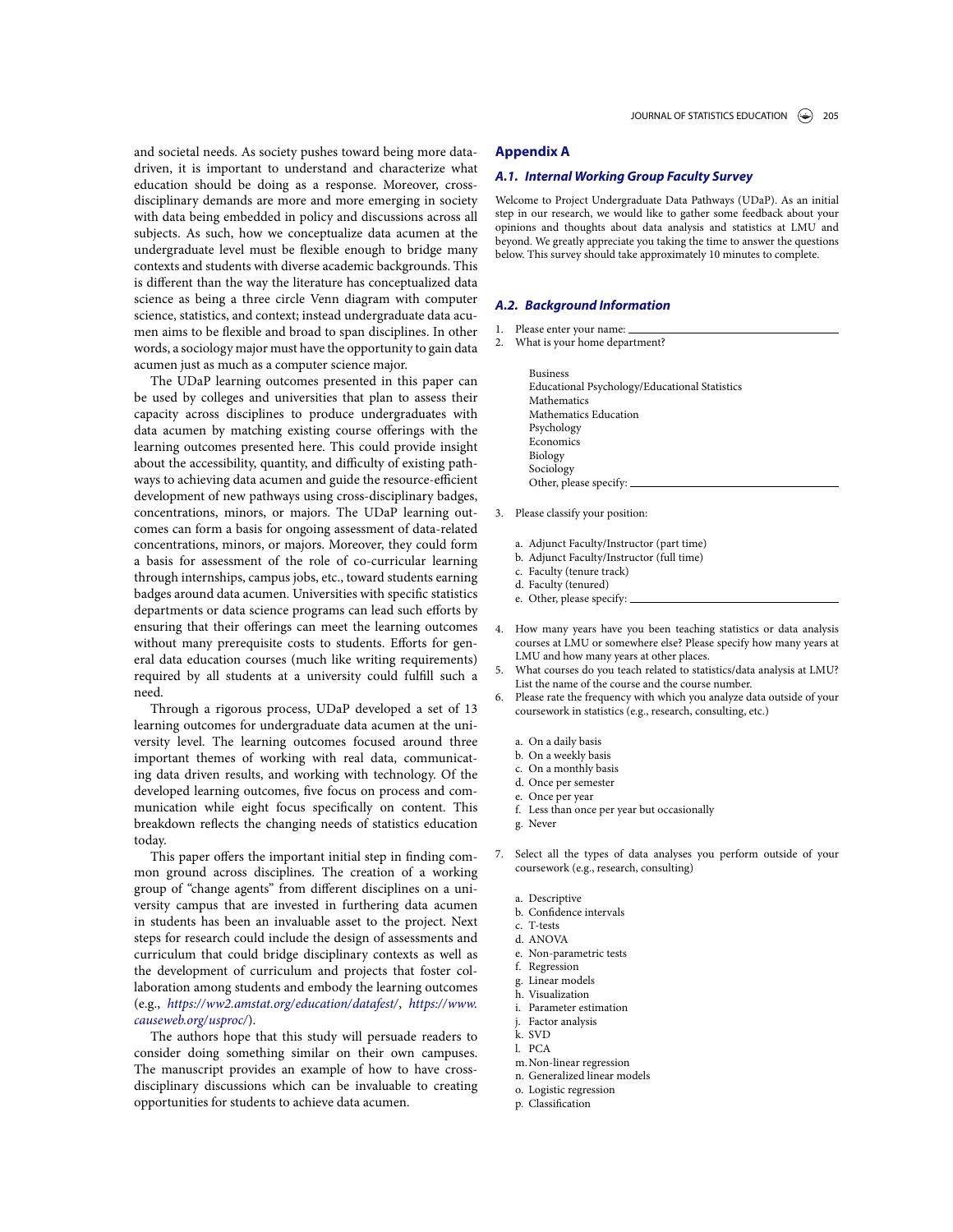#### 206  $\left(\rightarrow\right)$  A. BARGAGLIOTTI ET AL.

| g. Clustering |
|---------------|
|               |

- r. Supervised learning s. Unsupervised learning
- t. Longitudinal models
- u. Time series
- v. Other, please specify:
- 8. What type of statistical procedures do you do a lot of? For example, do you do factor analysis over and over again or do you do a variety of analyses depending on the type of data you have in front of you?
- 9. How often do you use the same set of statistical procedure?
	- a. 0-25% of the time
	- b. 26-50% of the time
	- c. 51-75% of the time
	- d. 76-100% of the time
- 10. Circle all the types of data you use outside of your coursework (e.g., research, consulting)
	- a. Observational data with no time or spatial component
	- b. Longitudinal/Repeated Measures/Panel
	- c. Time series
	- d. Big data (e.g., image, voice, spatial), please specify:
	- e. Experimental
	- f. Other, please specify:

11. Has anything changed with the way your discipline makes use of statistics or gives importance to statistics over the past 5, 10, 20 years? Please explain.

12. In your discipline, do you deal with Big Data and if so, how is Big Data defined?

### *A.3. Teaching Information*

Write in the table the percent of class time that you spend for each of the items below for each of your classes. In the table, write the course number for each item. For example, I teach math 104, 204, and 360 and on the first item, I would fill in the table in the following way:

|                                                                                                                         | $0 - 25%$<br>of the<br>class<br>time | $26-$<br>50%<br>of the<br>class<br>time | $51 -$<br>75%<br>of the<br>class<br>time | $51 -$<br>75%<br>of the<br>class<br>time | $75-$<br>100%<br>of the<br>class<br>time |
|-------------------------------------------------------------------------------------------------------------------------|--------------------------------------|-----------------------------------------|------------------------------------------|------------------------------------------|------------------------------------------|
| 13. Teacher presentations<br>(e.g., lectures,<br>demonstrations, etc.) are<br>used to help students<br>learn statistics | 104                                  | 204, 360                                |                                          |                                          |                                          |

Fill in the table below.

|                                                                                                                         | $0 -$  | $26-$  | $51 -$ | $51 -$ | 76-    |
|-------------------------------------------------------------------------------------------------------------------------|--------|--------|--------|--------|--------|
|                                                                                                                         | 25%    | 50%    | 75%    | 75%    | 100%   |
|                                                                                                                         | of the | of the | of the | of the | of the |
|                                                                                                                         | class  | class  | class  | class  | class  |
|                                                                                                                         | time   | time   | time   | time   | time   |
| 12. Teacher presentations<br>(e.g., lectures,<br>demonstrations, etc.) are<br>used to help students<br>learn statistics |        |        |        |        |        |
| 13. Activities are used to help<br>students learn statistics                                                            |        |        |        |        |        |
| 14. Students use computing<br>tools to analyze data                                                                     |        |        |        |        |        |
|                                                                                                                         |        |        |        |        |        |

| 15. Students use computing<br>tools to help them<br>understand statistics        |  |  |  |
|----------------------------------------------------------------------------------|--|--|--|
| 16. Real datasets are used<br>during instruction                                 |  |  |  |
| 17. Students use graphical<br>displays to help visualize<br>data                 |  |  |  |
| 18. Students write-up reports<br>of their findings                               |  |  |  |
| 19. Students use distribution<br>tables to compute<br>p-values and probabilities |  |  |  |
| 20. Students are assigned<br>project that require them<br>to analyze data        |  |  |  |
| 21. Students present their<br>findings to the class                              |  |  |  |

For questions #22–#25, if you teach several classes, write in the course number for the class if you answer varies per course. *For example, I teach math 104, 204, and 360 and I would answer question 20 in the following way: Indicate the type of data that you believe helps students learn statistics*

- *best.*
	- a. *All constructed data*
	- b. *Mostly constructed data*
	- c. *Equal amounts of constructed and real data (360)*
	- d. *Mostly real data (204)*
	- e. *All real data (104)*
- 22. Indicate the type of data that you use helps students learn statistics best.
	- a. All constructed data
	- b. Mostly constructed data
	- c. Equal amounts of constructed and real data
	- d. Mostly real data
	- e. All real data
- 23. Indicate the method of computing numerical solutions to problems that you believe helps students learn statistics best.
	- a. All solutions computed by hand
	- b. Most solutions computed by hand
	- c. Equal amounts of computing solutions by hand using technology tools
	- d. Most solutions computed using technology tools
	- e. All solutions computed using technology tools
- 24. What computing resources do you have available in the classrooms you teach in?
	- a. I teach in a computer lab
	- b. Students are required to bring their laptops
	- c. Students can bring their laptops but it is not required
	- d. Students have calculators
	- e. Students have no technology in the classroom
- 25. What software do students use in your class?
	- a. SPSS
	- b. STATA
	- c. SAS
	- d. MATLAB
	- e. R
	- f. Python
	- g. Point and click statistical software (e.g., Minitab, Tinkerplots, Fathom, JMP, StatCrunch)
	- h. Excel
	- i. TI Calculators
	- j. None
	- k. Other, please specify: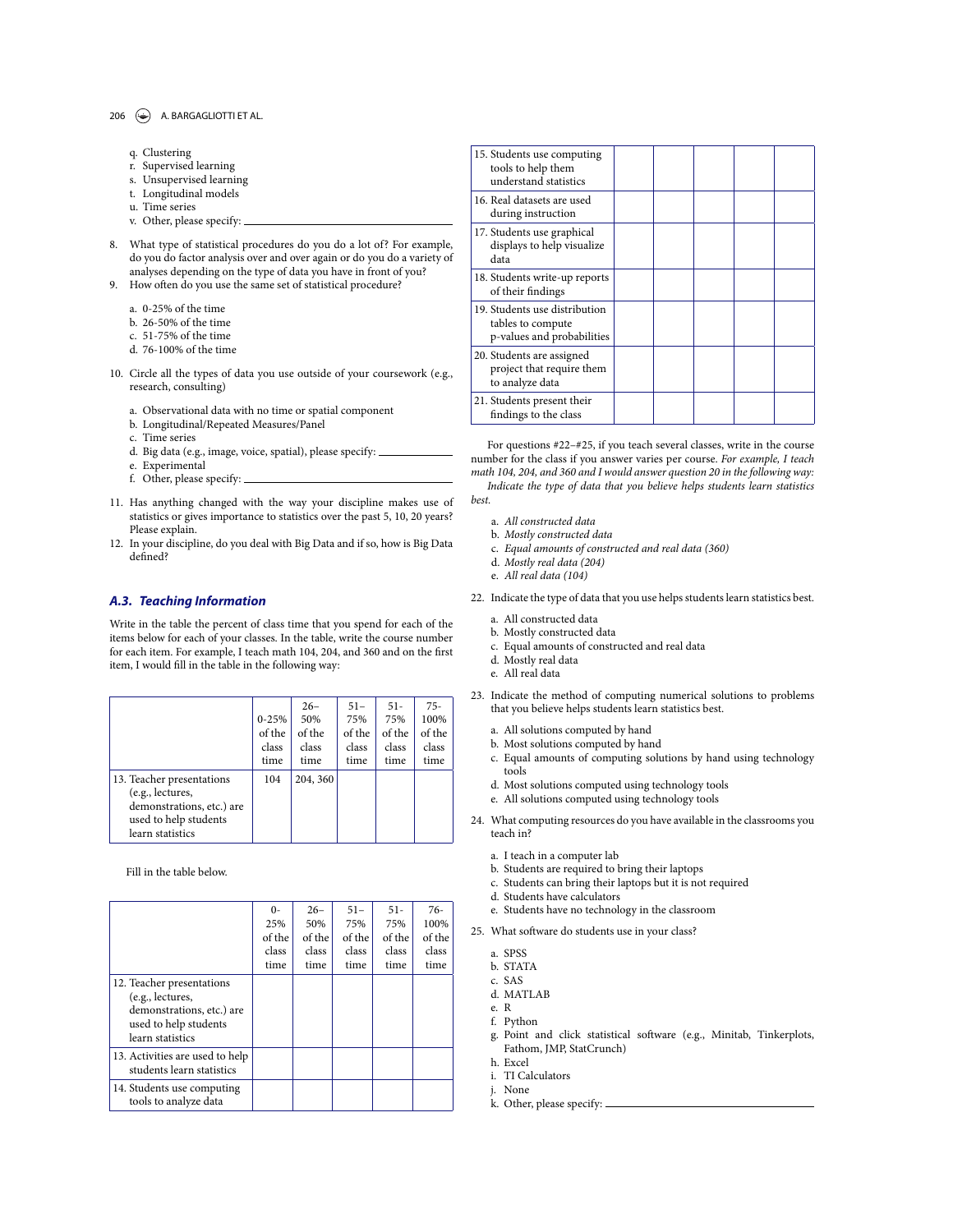#### **Overarching Information**

26. Are you happy with the way statistics is currently taught at LMU?

a. Yes

- b. No
- c. Somewhat
- 27. If not, how do you believe the teaching of statistics at LMU needs to change?
- 28. Identify any institutional constraints that keep you from being satisfied with the manner in which statistics is currently taught at LMU (Check all that apply).
	- a. Hiring issues (not enough, not the correct people, etc.)
	- b. Institution does not understand current statistical needs and what statistics is
	- c. Institution does not provide access to the required technology, materials, etc. to teach statistics well
	- d. Student body does not have an interest in statistics or does not have the intellectual ability for statistics
	- e. Other, please specify:
- 29. Identify any constraints that keep you from making any changes that you would like to implement to improve your statistics courses (Check all that apply).
	- a. Your personal time constraints
	- b. Institutional constraints (e.g., choice of textbook, class size, mandated curriculum, etc.) If you circle this, please specify:
	- c. Technology constraints (e.g., lack of computer lab, cost of software) d. Characteristics of students (ability, interest, etc.)
	- e. Other, please specify:
- 30. Does your discipline organization (e.g., Mathematics Association of America, APA) have guidelines or other resources for statistics teaching and learning?

a. Yes

- b. No
- c. I don't know
- 31. If yes, do you follow those? How closely? What is your involvement with them? How do you use the guidelines directly in your classroom?

### **Appendix B**

Course Descriptions for Statistics and Data-Related Courses at LMU

| Course                                  | Course description                                                                                                                                                                                                                                                                                                                                                         |  |  |  |  |
|-----------------------------------------|----------------------------------------------------------------------------------------------------------------------------------------------------------------------------------------------------------------------------------------------------------------------------------------------------------------------------------------------------------------------------|--|--|--|--|
| AFAM 208/2243                           |                                                                                                                                                                                                                                                                                                                                                                            |  |  |  |  |
| African American Studies                | An introduction to the methods used to acquire and disseminate knowledge about the systems and policies that affect the<br>African American Community.                                                                                                                                                                                                                     |  |  |  |  |
| <b>Research Methods</b>                 |                                                                                                                                                                                                                                                                                                                                                                            |  |  |  |  |
| (4 semester hours)                      |                                                                                                                                                                                                                                                                                                                                                                            |  |  |  |  |
| ECON 230/2300                           |                                                                                                                                                                                                                                                                                                                                                                            |  |  |  |  |
| <b>Introductory Statistics</b>          | An introduction to the modern methods of analyzing sample data. Topics include descriptive statistics, probability theory,<br>binomial and normal distributions, estimation, hypothesis testing, and simple regression analysis. Recommended: MATH<br>112 (Business Calculus) or MATH 131 (Calculus I) or concurrent enrollment.                                           |  |  |  |  |
| (4 semester hours)                      |                                                                                                                                                                                                                                                                                                                                                                            |  |  |  |  |
| ECON 235/2350                           | Accelerated introduction to statistics with applications to economics. Topics include descriptive statistics, probability theory,                                                                                                                                                                                                                                          |  |  |  |  |
| <b>Accelerated Intro Statistics</b>     | binomial and normal distributions, estimation, hypothesis testing, and regression analysis. This course also involves<br>exercises in applying theoretical concepts to real-world empirical problems, e.g., for policy analysis. This course can be<br>taken in lieu of ECON 2300 and substitutes for ECON 2300 wherever it is stated as a prerequisite. Recommended: MATH |  |  |  |  |
| (4 semester hours)                      | 112 (Business Calculus) or MATH 131 (Calculus I) or concurrent enrollment.                                                                                                                                                                                                                                                                                                 |  |  |  |  |
| ECON 330/3300                           | Analysis of the linear regression model and its practical applications in economics, finance, marketing, and other areas of                                                                                                                                                                                                                                                |  |  |  |  |
| Econometrics                            | business. Material covered will be the two variable model, hypothesis testing, forecasting, functional forms of regression<br>models, regression using dummy explanatory variables, multiple regression, autocorrelation, heteroscedasticity and<br>multicollinearity. Emphasis is placed on the application of the techniques covered in the course to the solution of    |  |  |  |  |
| (4 semester hours)                      | real-world problems. Prerequisites: ECON 1050 (Introductory Economics) and ECON 2300 (Introductory Statistics).                                                                                                                                                                                                                                                            |  |  |  |  |
| ECON 532/5320                           |                                                                                                                                                                                                                                                                                                                                                                            |  |  |  |  |
| <b>Advanced Econometrics</b>            | This branch of economics uses mathematical and statistical tools to analyze economic phenomena. Mathematical<br>formulation, establishment of hypotheses, model construction, data collection, and statistical estimation and inference.<br>Prerequisite: ECON 5300 (Math for Economics) or MATH 250 (Linear Algebra).                                                     |  |  |  |  |
| (4 semester hours)                      |                                                                                                                                                                                                                                                                                                                                                                            |  |  |  |  |
| POLS 2100                               |                                                                                                                                                                                                                                                                                                                                                                            |  |  |  |  |
| <b>Empirical Approaches</b>             | This course introduces the assumptions of the scientific approach in the study of politics, the process of concept formation,<br>and research design. Includes data analysis laboratory sessions. Prerequisite: POLS 1200 (U.S. Politics), POLS 1400<br>(Comparative Politics), or POLS 1600 (International Relations).                                                    |  |  |  |  |
| (4 semester hours)                      |                                                                                                                                                                                                                                                                                                                                                                            |  |  |  |  |
| <b>POLS 4100</b>                        |                                                                                                                                                                                                                                                                                                                                                                            |  |  |  |  |
| <b>Advanced Empirical</b><br>Approaches | This course introduces advanced techniques in the empirical study of politics.                                                                                                                                                                                                                                                                                             |  |  |  |  |
| (4 semester hours)                      | Prerequisite: POLS 2100 (Empirical Approaches).                                                                                                                                                                                                                                                                                                                            |  |  |  |  |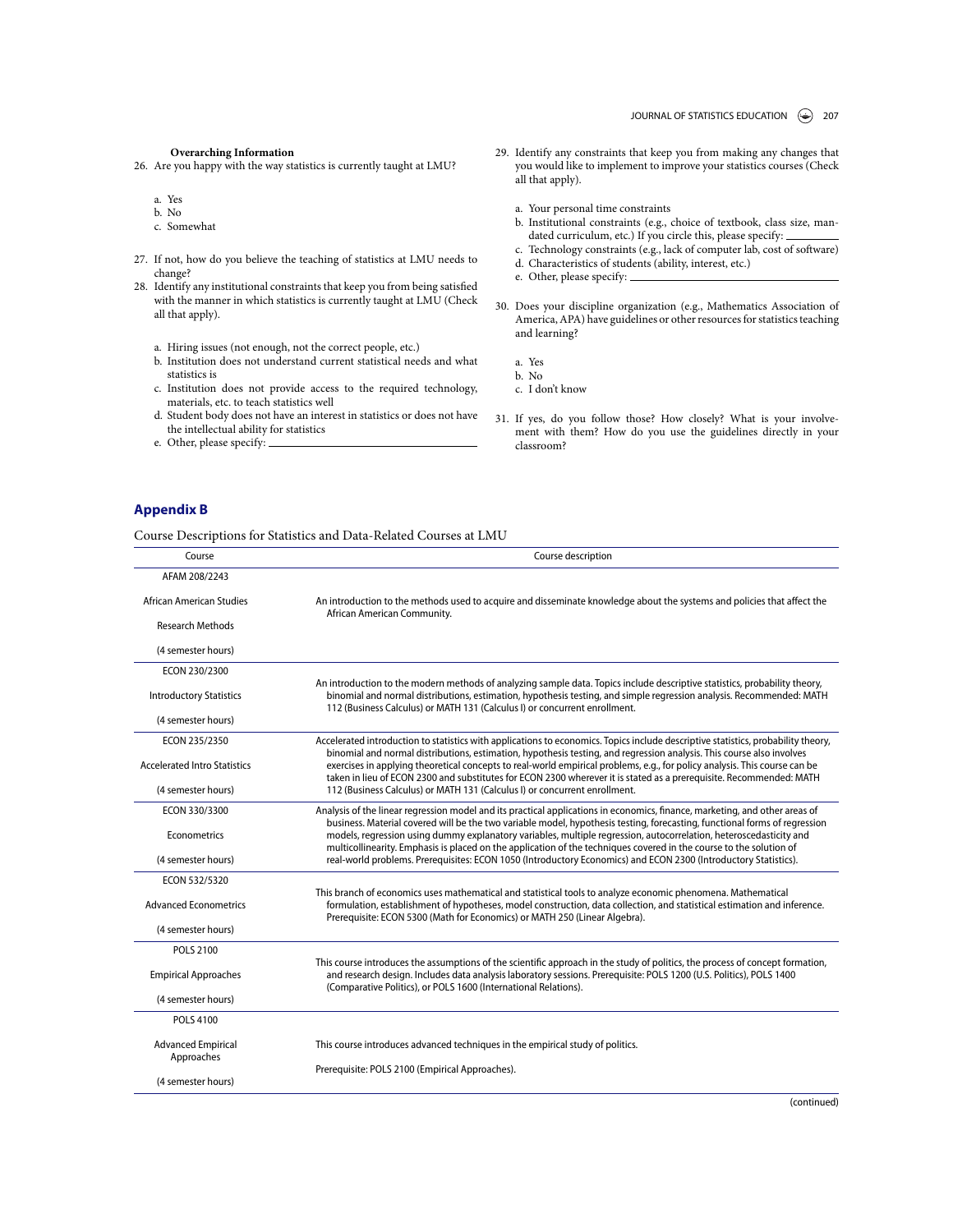### 208  $\leftrightarrow$  A. BARGAGLIOTTI ET AL.

| Course                                       | Course description                                                                                                                                                                                                                                                                                                                                                                                                                                                                                                                                                                                                                                                                                                                                                                                                                                                                                                                                                                                                                                               |  |  |  |  |
|----------------------------------------------|------------------------------------------------------------------------------------------------------------------------------------------------------------------------------------------------------------------------------------------------------------------------------------------------------------------------------------------------------------------------------------------------------------------------------------------------------------------------------------------------------------------------------------------------------------------------------------------------------------------------------------------------------------------------------------------------------------------------------------------------------------------------------------------------------------------------------------------------------------------------------------------------------------------------------------------------------------------------------------------------------------------------------------------------------------------|--|--|--|--|
| POLS 440/4250                                |                                                                                                                                                                                                                                                                                                                                                                                                                                                                                                                                                                                                                                                                                                                                                                                                                                                                                                                                                                                                                                                                  |  |  |  |  |
| <b>Public Policy Analysis</b>                | An examination of the processes by which public policy is formulated, implemented, and evaluated. Emphasis will be<br>placed on policy planning and evaluation competencies.                                                                                                                                                                                                                                                                                                                                                                                                                                                                                                                                                                                                                                                                                                                                                                                                                                                                                     |  |  |  |  |
| (4 semester hours)                           |                                                                                                                                                                                                                                                                                                                                                                                                                                                                                                                                                                                                                                                                                                                                                                                                                                                                                                                                                                                                                                                                  |  |  |  |  |
| PSYC 241/243/2001                            | Statistical concepts and methods related to psychological testing and research, including measures of central tendency,                                                                                                                                                                                                                                                                                                                                                                                                                                                                                                                                                                                                                                                                                                                                                                                                                                                                                                                                          |  |  |  |  |
| <b>Statistical Methods for</b><br>Psychology | variability, hypothesis testing, analysis of variance, correlation, regression, non-parametric tests, and use of statistical software<br>programs.                                                                                                                                                                                                                                                                                                                                                                                                                                                                                                                                                                                                                                                                                                                                                                                                                                                                                                               |  |  |  |  |
| (4 semester hours)                           | Prerequisite: Grade of C (2.0) or higher in PSYC 1000 (General Psychology).                                                                                                                                                                                                                                                                                                                                                                                                                                                                                                                                                                                                                                                                                                                                                                                                                                                                                                                                                                                      |  |  |  |  |
| PSYC 261/2002                                | Introduces the basic principles of common psychology research methods and designs. Provides students with fundamental                                                                                                                                                                                                                                                                                                                                                                                                                                                                                                                                                                                                                                                                                                                                                                                                                                                                                                                                            |  |  |  |  |
| <b>Research Methods</b>                      | background for planning, conducting, and critiquing research in psychology. Emphasizes scientific writing, including APA<br>style, and data interpretation using descriptive and inferential statistics. Topics include: hypothesis testing, searching                                                                                                                                                                                                                                                                                                                                                                                                                                                                                                                                                                                                                                                                                                                                                                                                           |  |  |  |  |
| (4 semester hours)                           | scientific literature, variables and measurement, reliability and validity, and ethics in the conduct of empirical research.<br>Prerequisites: Grade of C (2.0) or higher in PSYC 1000 (General Psychology) and PSYC 2001 (Statistical Methods for<br>Psychology).                                                                                                                                                                                                                                                                                                                                                                                                                                                                                                                                                                                                                                                                                                                                                                                               |  |  |  |  |
| <b>PSYC 4045</b>                             | Building on lower division statistics and research methods Psychology requirements, this course further investigates                                                                                                                                                                                                                                                                                                                                                                                                                                                                                                                                                                                                                                                                                                                                                                                                                                                                                                                                             |  |  |  |  |
| <b>Advanced Research Methods</b>             | research designs and statistical analyses psychologists use to understand, predict, and influence human behavior.<br>Students will conduct an empirical research study in a topical area of psychology and present results in APA-style written,<br>oral, and/or poster presentations. Highly recommended for students considering graduate study in psychology.                                                                                                                                                                                                                                                                                                                                                                                                                                                                                                                                                                                                                                                                                                 |  |  |  |  |
| (4 semester hours)                           | Prerequisites: Grade of C (2.0) or higher in PSYC 1000 (General Psychology), PSYC 2001 (Statistical Methods for<br>Psychology), PSYC 2002 (Research Methods), and PSYC 2003 (Brain and Behavior).                                                                                                                                                                                                                                                                                                                                                                                                                                                                                                                                                                                                                                                                                                                                                                                                                                                                |  |  |  |  |
| SOCL 210/2100                                |                                                                                                                                                                                                                                                                                                                                                                                                                                                                                                                                                                                                                                                                                                                                                                                                                                                                                                                                                                                                                                                                  |  |  |  |  |
| Quantitative Research<br><b>Methods</b>      | An introduction to basic inferential and descriptive statistics commonly used in the social sciences. Among the topics<br>covered are: table construction; central tendency; variation; probability, sampling distributions, and the normal curve;<br>hypothesis testing; and measures of association.                                                                                                                                                                                                                                                                                                                                                                                                                                                                                                                                                                                                                                                                                                                                                           |  |  |  |  |
| (4 semester hours)                           |                                                                                                                                                                                                                                                                                                                                                                                                                                                                                                                                                                                                                                                                                                                                                                                                                                                                                                                                                                                                                                                                  |  |  |  |  |
| <b>AIMS 3710</b>                             | This course is intended for the student who wishes to become more proficient at developing and managing database                                                                                                                                                                                                                                                                                                                                                                                                                                                                                                                                                                                                                                                                                                                                                                                                                                                                                                                                                 |  |  |  |  |
| Database Management<br>Systems               | applications. It is designed to provide an introduction to the conceptual foundations underlying database management<br>systems, with an emphasis on its applications in business and organizations. The course begins with an introduction to<br>the fundamental principles of database design-from data modeling to the actual implementation of a business<br>application. Particular emphasis will be placed on the careful planning and analysis of business needs, which will lead to                                                                                                                                                                                                                                                                                                                                                                                                                                                                                                                                                                      |  |  |  |  |
| (3 semester hours)                           | the appropriate development of an Entity-Relationship Model. Using these principles, each student will design and<br>implement a database application using Access. This part of the course will employ lectures describing database theory,<br>as well as hands-on tutorials demonstrating database concepts using Access. The second part of the course will further<br>investigate the relational model, which is the basis for the most popular DBMS products on the marketplace today (i.e.,<br>Oracle, SQL Server, MS Access, Sybase). Topics to be studied include relational algebra, Structured Query Language (SQL),<br>and maintaining data integrity in a relational design. In addition, important managerial concerns will be covered<br>including database administration and the management of multi-user databases. Prerequisites: ACCT 3140 (Accounting<br>Information Systems) or AIMS 2710 (Management Information Systems); BADM 1030 (Business Perspectives<br>-Information Technology in Organizations) with a grade of C (2.0) or better |  |  |  |  |
| <b>AIMS 4760</b>                             | The course introduces students to the scientific process of understanding, displaying, and transforming data into insight in<br>order to help managerial decision makers do their job effectively and make better, more informed, decisions. The nature                                                                                                                                                                                                                                                                                                                                                                                                                                                                                                                                                                                                                                                                                                                                                                                                          |  |  |  |  |
| Analytics & Business<br>Intelligence         | of data/information used in the decision making process and the role of information technology in that process is<br>discussed. The course focuses on data preparation and transformation, descriptive and predictive analytics, data mining,<br>and data visualization and dashboards. An overview of prescriptive analytics is presented as well as the role of business                                                                                                                                                                                                                                                                                                                                                                                                                                                                                                                                                                                                                                                                                       |  |  |  |  |
| (3 semester hours)                           | analytics in the context of business intelligence. Hands-on learning is an important feature of the course. For each topic, a<br>case analysis will require the use of Excel and/or other specialized data mining and analytics software to reinforce the<br>underlying theoretical concepts. Prerequisites: ACCT 3140 (Accounting Information Systems) or AIMS 2710 (Management<br>Information Systems); AIMS 3770 (Production Operations Analysis).                                                                                                                                                                                                                                                                                                                                                                                                                                                                                                                                                                                                            |  |  |  |  |
| <b>AIMS 4798</b>                             |                                                                                                                                                                                                                                                                                                                                                                                                                                                                                                                                                                                                                                                                                                                                                                                                                                                                                                                                                                                                                                                                  |  |  |  |  |
| SS: Intro to Big Data & Data<br>Science      | *Taught as a special topics courses so description varies depending on instructor                                                                                                                                                                                                                                                                                                                                                                                                                                                                                                                                                                                                                                                                                                                                                                                                                                                                                                                                                                                |  |  |  |  |
| (3 semester hours)                           |                                                                                                                                                                                                                                                                                                                                                                                                                                                                                                                                                                                                                                                                                                                                                                                                                                                                                                                                                                                                                                                                  |  |  |  |  |
| <b>BADM 3010</b>                             | The course is meant as an introductory basis for students seeking a minor in Business Administration. Topics will include<br>fractions, decimals vs. percentages, Excel spreadsheets vs. calculators, future and present value, interest rates,                                                                                                                                                                                                                                                                                                                                                                                                                                                                                                                                                                                                                                                                                                                                                                                                                  |  |  |  |  |
| Analytical Concepts/Methods<br>for Business  | compounding, credit terms in personal finance, probabilities, weights, mean or expected value, statistics, variance,<br>standard deviation, sample vs. population statistics, correlation and covariance, and linear estimations.                                                                                                                                                                                                                                                                                                                                                                                                                                                                                                                                                                                                                                                                                                                                                                                                                                |  |  |  |  |
| (3 semester hours)                           |                                                                                                                                                                                                                                                                                                                                                                                                                                                                                                                                                                                                                                                                                                                                                                                                                                                                                                                                                                                                                                                                  |  |  |  |  |
|                                              |                                                                                                                                                                                                                                                                                                                                                                                                                                                                                                                                                                                                                                                                                                                                                                                                                                                                                                                                                                                                                                                                  |  |  |  |  |

(continued)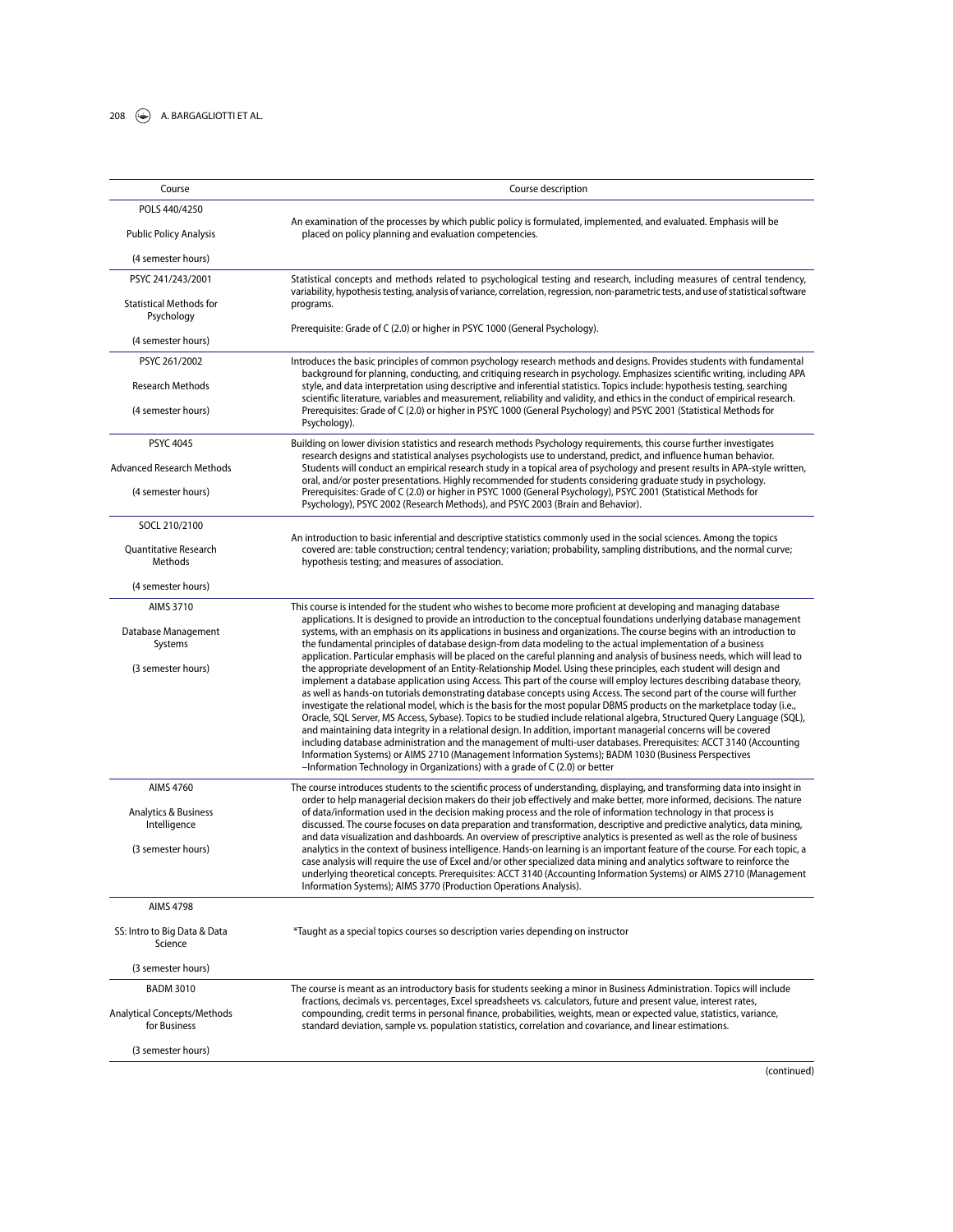| Course                                                                    | Course description<br>Students will gain knowledge in planning and conducting research as well as further advance their written communication<br>skills. Students will critically evaluate published research. Students will use and apply various observation techniques<br>such as narrative records, running records, time sampling, and event sampling to the understanding of child behavior<br>and developmental processes. Students will demonstrate data analysis skills. Students will gain knowledge in the                                                                                                                                                                                            |  |  |  |  |
|---------------------------------------------------------------------------|------------------------------------------------------------------------------------------------------------------------------------------------------------------------------------------------------------------------------------------------------------------------------------------------------------------------------------------------------------------------------------------------------------------------------------------------------------------------------------------------------------------------------------------------------------------------------------------------------------------------------------------------------------------------------------------------------------------|--|--|--|--|
| <b>EDES 5407</b><br>Research Methods/Early<br><b>Childhood Assessment</b> |                                                                                                                                                                                                                                                                                                                                                                                                                                                                                                                                                                                                                                                                                                                  |  |  |  |  |
| (3 semester hours)                                                        | assessment of both typical and atypical development. Students will explore issues of professional ethics related to<br>working with parents and teachers when special needs in children are identified and require intervention. Field<br>experience will be required.                                                                                                                                                                                                                                                                                                                                                                                                                                           |  |  |  |  |
| <b>BIOL 367</b>                                                           | Interdisciplinary course at the interface between biology and computer science focusing on how biological information is                                                                                                                                                                                                                                                                                                                                                                                                                                                                                                                                                                                         |  |  |  |  |
| <b>Biological Databases</b>                                               | encoded in the genome of a cell and represented as data in a database. Biological concepts include DNA structure and<br>function, the central dogma of molecular biology, and regulation of gene expression. Computer science concepts and<br>skills include command line interaction, the structure and functions of a database, and the management of data ranging<br>from individual files to a full relational database management system. Emphasis on science and engineering best<br>practices, such as maintaining journals and notebooks, managing files and code, and critically evaluating scientific and<br>technical information. Course culminates with team projects to create new gene databases. |  |  |  |  |
| (3 semester hours)                                                        |                                                                                                                                                                                                                                                                                                                                                                                                                                                                                                                                                                                                                                                                                                                  |  |  |  |  |
| <b>BIOL 398</b>                                                           | This course is designed to teach students how to analyze and interpret quantitative data. It will demonstrate practical                                                                                                                                                                                                                                                                                                                                                                                                                                                                                                                                                                                          |  |  |  |  |
| SS: Biostatistical Analysis                                               | applications in addition to basic theory. The emphasis will be how and when to use (or not use) each method. We will<br>apply these methods to actual data from biological, ecological, and public health applications. This course will also<br>include the use of computer programs (SPSS, R) to apply tests to datasets. By the end of the course the student should                                                                                                                                                                                                                                                                                                                                          |  |  |  |  |
| (3 semester hours)                                                        | have a good understanding of basic parametric and nonparametric statistical methods, their assumptions and<br>applications, and how and when to apply them to different types of data. Prerequisite: One year calculus and one year<br>biology or consent of instructor.                                                                                                                                                                                                                                                                                                                                                                                                                                         |  |  |  |  |
| <b>CMSI 367</b>                                                           | The representation, storage, and transformation of biological data. The central dogma of molecular biology, the genetic                                                                                                                                                                                                                                                                                                                                                                                                                                                                                                                                                                                          |  |  |  |  |
| <b>Biological Databases</b>                                               | code, the Human Genome Project, sequence databases, formats and conversion, searching and regular expressions.<br>Document and relational databases in biology. Students build and potentially release an open source gene database for a<br>new species at the end of the course.                                                                                                                                                                                                                                                                                                                                                                                                                               |  |  |  |  |
| (3 semester hours)                                                        |                                                                                                                                                                                                                                                                                                                                                                                                                                                                                                                                                                                                                                                                                                                  |  |  |  |  |
| <b>CMSI 485</b>                                                           | Introduction to the fundamental concepts underlying the implementation of human-level intelligence (and beyond) in<br>computer systems. Topics include agent architectures, problem-solving methods, knowledge representation, symbolic                                                                                                                                                                                                                                                                                                                                                                                                                                                                          |  |  |  |  |
| Artificial Intelligence                                                   | reasoning, Bayesian inference, Markov and Hidden Markov models, utilities and preferences, fundamentals of machine<br>and deep learning, and contemporary applications. Prerequisites: CMSI 281 (Data Structures) and CMSI 282 (Algorithms).                                                                                                                                                                                                                                                                                                                                                                                                                                                                     |  |  |  |  |
| (3 semester hours)                                                        |                                                                                                                                                                                                                                                                                                                                                                                                                                                                                                                                                                                                                                                                                                                  |  |  |  |  |
| <b>MATH 104</b>                                                           |                                                                                                                                                                                                                                                                                                                                                                                                                                                                                                                                                                                                                                                                                                                  |  |  |  |  |
| <b>Elementary Statistics</b>                                              | Introduction to methods of inferential statistics, histograms, elementary probability, and random variables and distributions.                                                                                                                                                                                                                                                                                                                                                                                                                                                                                                                                                                                   |  |  |  |  |
| (3 semester hours)                                                        |                                                                                                                                                                                                                                                                                                                                                                                                                                                                                                                                                                                                                                                                                                                  |  |  |  |  |
| <b>MATH 204</b>                                                           | This course provides an introduction to statistics emphasizing data analysis and applications to life sciences. Topics include:                                                                                                                                                                                                                                                                                                                                                                                                                                                                                                                                                                                  |  |  |  |  |
| <b>Applied Statistics</b>                                                 | descriptive statistics, elementary probability, various discrete and continuous distributions, confidence intervals and<br>hypothesis tests for means and proportions, correlation and linear regression, as well as analysis of variance. This course<br>will also include the use of computer programs to analyze datasets. Prerequisite: MATH 122 (Calculus for the Life Sciences                                                                                                                                                                                                                                                                                                                             |  |  |  |  |
| (3 semester hours)                                                        | I) or MATH 131 (Calculus I).                                                                                                                                                                                                                                                                                                                                                                                                                                                                                                                                                                                                                                                                                     |  |  |  |  |
| <b>MATH 360</b>                                                           | Descriptive statistics, probability, discrete and continuous random variables, limit theorems, sampling distributions,<br>estimations of parameters, nonparametric methods, hypothesis testing, linear regression. Prerequisite: MATH 123                                                                                                                                                                                                                                                                                                                                                                                                                                                                        |  |  |  |  |
| Intro Probability/Stats                                                   | (Calculus for the Life Sciences II) or MATH 132 (Calculus II).                                                                                                                                                                                                                                                                                                                                                                                                                                                                                                                                                                                                                                                   |  |  |  |  |
| (3 semester hours)                                                        |                                                                                                                                                                                                                                                                                                                                                                                                                                                                                                                                                                                                                                                                                                                  |  |  |  |  |
| <b>MATH 398</b>                                                           | This course is designed to teach students how to analyze and interpret quantitative data. It will demonstrate practical<br>applications in addition to basic theory. The emphasis will be how and when to use (or not use) each method. We will                                                                                                                                                                                                                                                                                                                                                                                                                                                                  |  |  |  |  |
| <b>Biostatistical Analysis</b>                                            | apply these methods to actual data from biological, ecological, and public health applications. This course will also<br>include the use of computer programs (SPSS, R) to apply tests to datasets. By the end of the course the student should                                                                                                                                                                                                                                                                                                                                                                                                                                                                  |  |  |  |  |
| (3 semester hours)                                                        | have a good understanding of basic parametric and nonparametric statistical methods, their assumptions and<br>applications, and how and when to apply them to different types of data. Prerequisite: One year calculus and one year<br>biology or consent of instructor.                                                                                                                                                                                                                                                                                                                                                                                                                                         |  |  |  |  |
| <b>MATH 560</b>                                                           |                                                                                                                                                                                                                                                                                                                                                                                                                                                                                                                                                                                                                                                                                                                  |  |  |  |  |
| Adv Topics in Probability &<br>Stats                                      | Material to be covered will be determined by the instructor. Consult with the instructor for the specific topics in probability<br>and statistics that will be covered in any given semester. Prerequisites: MATH 234 (Calculus III) and MATH 360 (Intro to<br>Probability and Statistics).                                                                                                                                                                                                                                                                                                                                                                                                                      |  |  |  |  |
| (3 semester hours)                                                        |                                                                                                                                                                                                                                                                                                                                                                                                                                                                                                                                                                                                                                                                                                                  |  |  |  |  |
| <b>MATH 598</b>                                                           |                                                                                                                                                                                                                                                                                                                                                                                                                                                                                                                                                                                                                                                                                                                  |  |  |  |  |
| SS: Stats & Modeling for<br>Teachers                                      | This course is specifically designed for secondary teachers. It covers descriptive statistics, basic data visualizations, data seen<br>in the news, study design, introduction to inference, and liner regression                                                                                                                                                                                                                                                                                                                                                                                                                                                                                                |  |  |  |  |
| (3 semester hours)                                                        |                                                                                                                                                                                                                                                                                                                                                                                                                                                                                                                                                                                                                                                                                                                  |  |  |  |  |
|                                                                           |                                                                                                                                                                                                                                                                                                                                                                                                                                                                                                                                                                                                                                                                                                                  |  |  |  |  |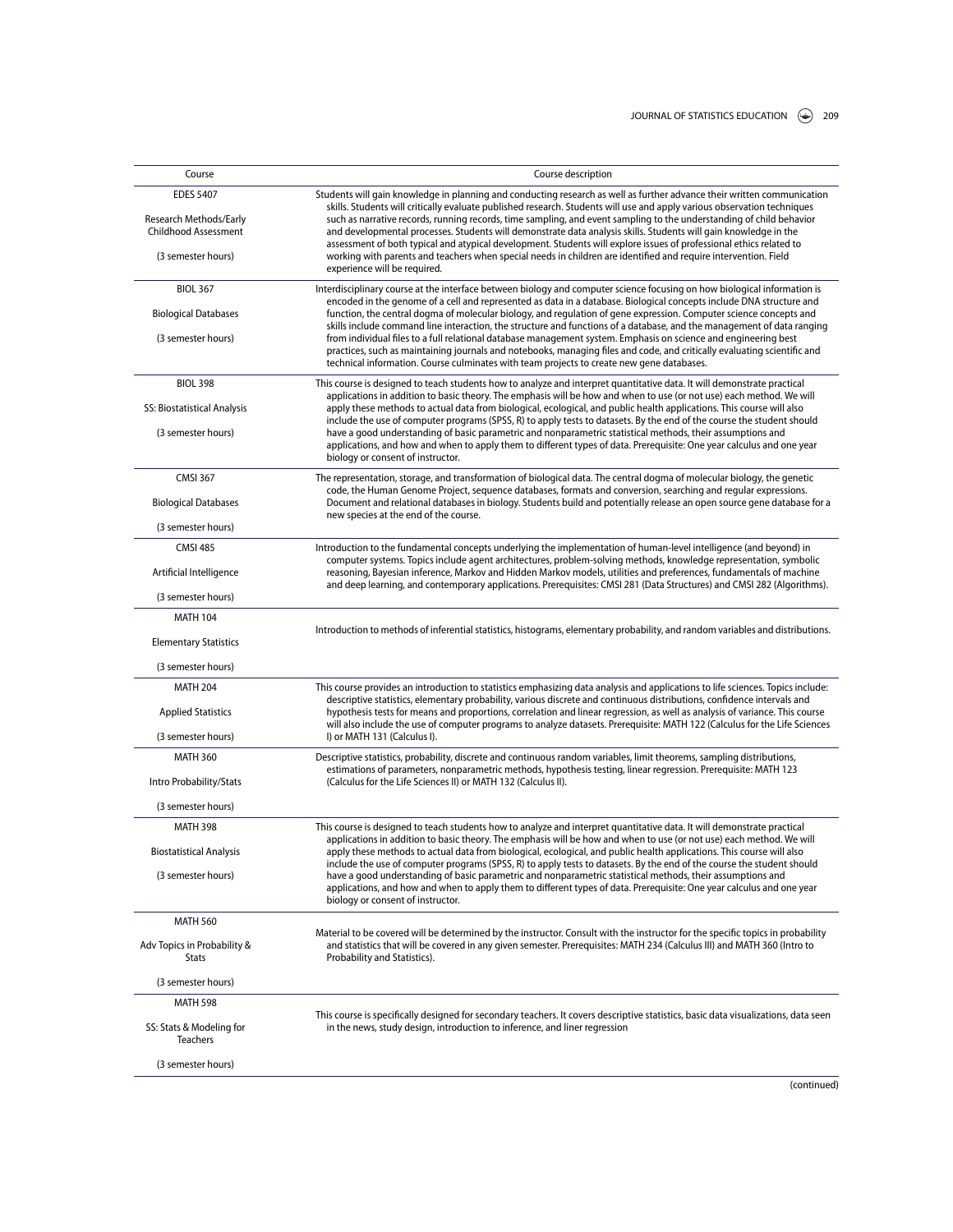### 210  $\left(\rightarrow\right)$  A. BARGAGLIOTTI ET AL.

| Course                                   | Course description                                                                                                                                                                                                                                             |  |  |
|------------------------------------------|----------------------------------------------------------------------------------------------------------------------------------------------------------------------------------------------------------------------------------------------------------------|--|--|
| <b>MATH 599</b>                          |                                                                                                                                                                                                                                                                |  |  |
| Probability & Statistics Lab             | This course is meant to accompany MATH 360 as an additional lab. The lab focuses on programing in R and formulating<br>probabilistic models to be simulated in R.                                                                                              |  |  |
| (3 semester hours)                       |                                                                                                                                                                                                                                                                |  |  |
| <b>MECH 598</b>                          | Basic concepts of probability and statistics that are fundamental to Design of Experiments (DOE). The key topics will include<br>sampling, hypothesis testing [t-statistic, f-statistic, analysis of variance (ANOVA), p-value], experimental design matrices, |  |  |
| SS: Statistical Design of<br>Experiments | full-factorial and fractional factorial designs, normal probability plots, factor level interactions, regression modeling. Case<br>studies and a design project will be used to illustrate the methodology. Prerequisite: Undergraduate Calculus I and II.     |  |  |
| (3 semester hours)                       |                                                                                                                                                                                                                                                                |  |  |
|                                          | Some courses listed in the table have multiple course numbers due to cross-listings or changing courses numbers during the study period.                                                                                                                       |  |  |

# **Appendix C**

### *Community Survey.* The following questions were asked in the external community survey.

*For each statement below, please mark whether you agree, disagree, or are neutral that the statement described a data analysis skill that you believe a college graduate in today's society should have*

|                                                                                                                                                                                                                                                                                                                                           | Agree | Neutral | <b>Disagree</b> |
|-------------------------------------------------------------------------------------------------------------------------------------------------------------------------------------------------------------------------------------------------------------------------------------------------------------------------------------------|-------|---------|-----------------|
| 1. Student should be able to formulate questions about univariate data, collect univariate data/consider<br>univariate data, analyze univariate data, and interpret results                                                                                                                                                               |       |         |                 |
| 2. Student should be able to understand, calculate and interpret descriptive measures for quantitative and<br>categorical variables to describe characteristics of the data                                                                                                                                                               |       |         |                 |
| 3. Students should be able to create and interpret basic data visualizations for quantitative and categorical<br>variables                                                                                                                                                                                                                |       |         |                 |
| 4. Students should be able to understand, carry out and interpret basic inferential procedures for one or<br>two samples.                                                                                                                                                                                                                 |       |         |                 |
| 5. Students should be able to understand, carry out and interpret statistical procedures for predicting<br>future data (predictive inference)                                                                                                                                                                                             |       |         |                 |
| 6. Students should carry out and communicate results from an extensive data-driven project that is related<br>to a real-life problem (extensive means that the project takes more than two weeks to complete and is<br>worth at least 25% of the final grade)                                                                             |       |         |                 |
| 7. Students should be able to communicate their analyses and the interpretations of their results in a<br>manner that is appropriate to their discipline in the context of the data                                                                                                                                                       |       |         |                 |
| 8. Students should be able to select appropriate methods for data analysis and explain limitations of their<br>analyses and interpretations                                                                                                                                                                                               |       |         |                 |
| 9. Student should be able to formulate questions about multivariate data, collect multivariate<br>data/consider multivariate data, analyzing multivariate data, and interpret results                                                                                                                                                     |       |         |                 |
| 10. Student should be able to use current statistical software, or statistical packages appropriate to the<br>discipline and context beyond basic Excel or a calculator                                                                                                                                                                   |       |         |                 |
| 11. Student should be able to write a program (using a programing language) to analyses data                                                                                                                                                                                                                                              |       |         |                 |
| 12. Students should study at least one type of advanced data-analytic methods such as (not limited to)<br>generalized linear models, Bayesian analysis, advanced probability theory and stochastic processes,<br>non-linear models, machine learning, advanced study-design, big data analysis, econometrics, or<br>statistical computing |       |         |                 |

What is your primary professional role? If other, please specify.

• College/University Faculty

- College/University Administrator
- 
- Industry Scientist/Researcher/Consultant<br>• Government Scientist/Researcher/Consult • Government Scientist/Researcher/Consultant

• Other

What field of study do you feel most close to in your work? This could be the field of your highest degree or the field that relates most closely to your current work. If other, please specify.

- Data Science • Mathematics
- Computer Science
- Sociology
- Psychology
- Business
- Education
- Biology
- Chemistry
- Economics
- Political Science
- Other

• Statistics